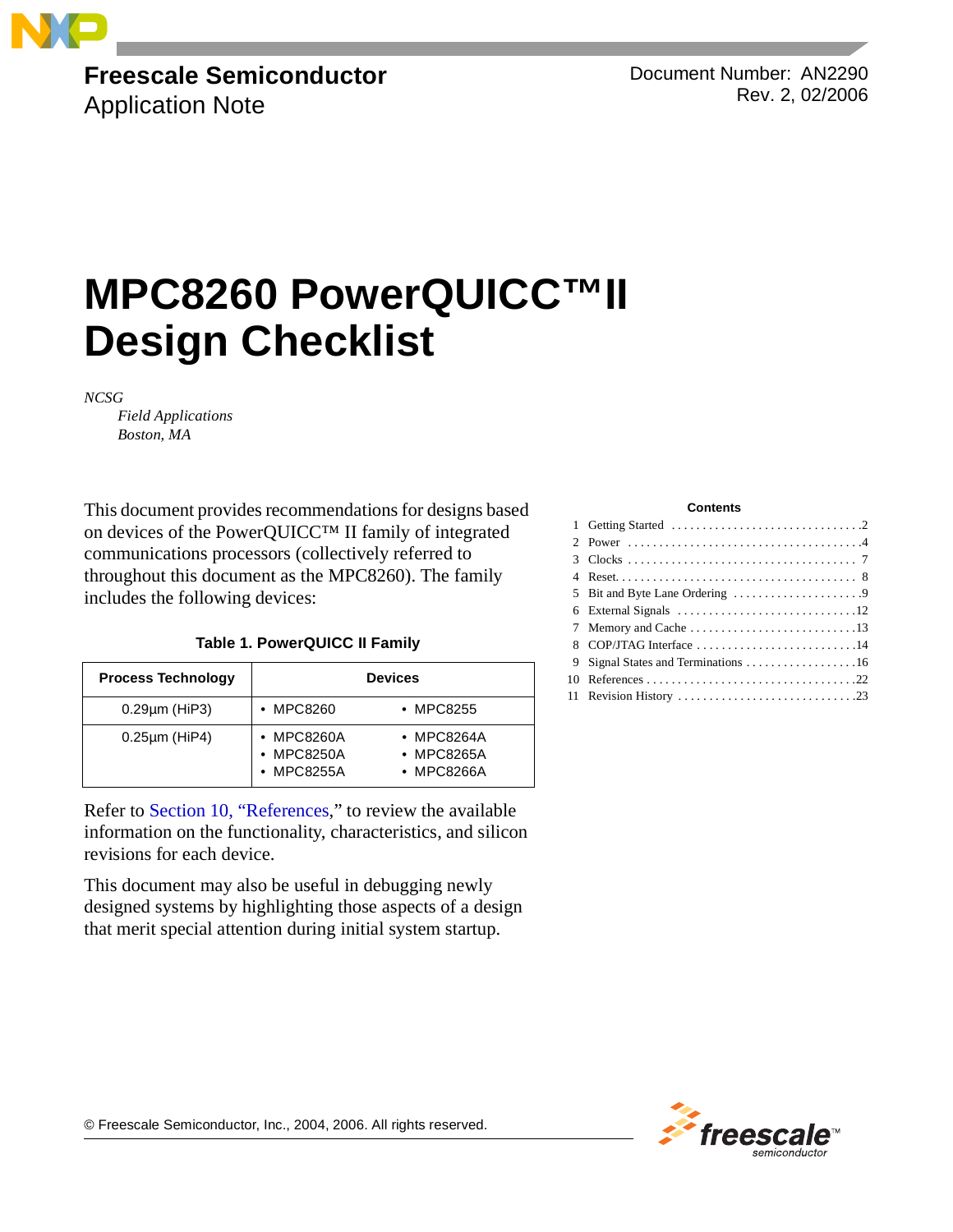

# **1 Getting Started**

This section describes how to simplify the first phase of design. Before designing a system with a PowerQUICC II device, become familiar with the available documentation, silicon revisions, software, microcodes, models, and tools available at the web site listed on the back cover of this document. Refer to [Section 10, "References.](#page-21-0)"

# **1.1 CPM Performance and Bus Usage**

The PowerQUICC II CPM runs by time-sharing multiple communication protocols. To estimate the CPM load factor for a particular combination of protocols, use the MPC8260 CPM Performance Evaluator tool (the link "MPC8260SW03.zip" appears in the "Software" table on the MPC8260 product page at the Freescale web site). This tool also estimates the 60x and local bus loads for the combination of protocols selected, bus frequencies, memory speeds, and placement of data structures. At startup, the tool initializes all parameters with default values that are not the recommended values. These values must be changed for each application.

# **1.2 Pin Assignments**

The on-chip serial communications peripherals use four 32-bit parallel ports to exchange data with the physical interfaces. On each pin of the parallel ports several signals are multiplexed. If none of the signals on a given pin are necessary for an application, the pin can be used as an I/O port.

To verify the availability of the I/O functions chosen through pin multiplexing, use the MPC8260 Parallel Ports Configuration tool (the link "MPC8260SW02.zip" appears in the "Software" table on the MPC8260 product page at the Freescale web site). After you select the signals required by an application, this utility assists in defining the pin configuration of each parallel port. A report can then be generated that includes all selections and C-initialization code for the registers associated with the parallel ports.

# **1.3 Reset Configuration Word**

After deciding on the pin multiplexing, review the hard reset configuration word for multiplexing selection and system design decisions (single MPC8260 bus mode versus 60x–compatible bus mode, boot port size, and so on.). The hardware reset configuration word is described in [Table 2.](#page-1-0)

<span id="page-1-0"></span>

| <b>Bits</b>    | <b>Name</b> | <b>Description</b> | <b>Comments</b>                                      |
|----------------|-------------|--------------------|------------------------------------------------------|
| $\overline{0}$ | EARB        | Bus arbitration    | 0 Internal<br>1 External                             |
|                | <b>EXMC</b> | Memory controller  | 0 Internal<br>1 External                             |
| 2              | <b>CDIS</b> | Core               | 0 Enabled<br>Disabled                                |
| 3              | EBM         | External bus mode  | 0 Single MPC8260 bus mode<br>60x-compatible bus mode |

### **Table 2. Hard Reset Configuration Word**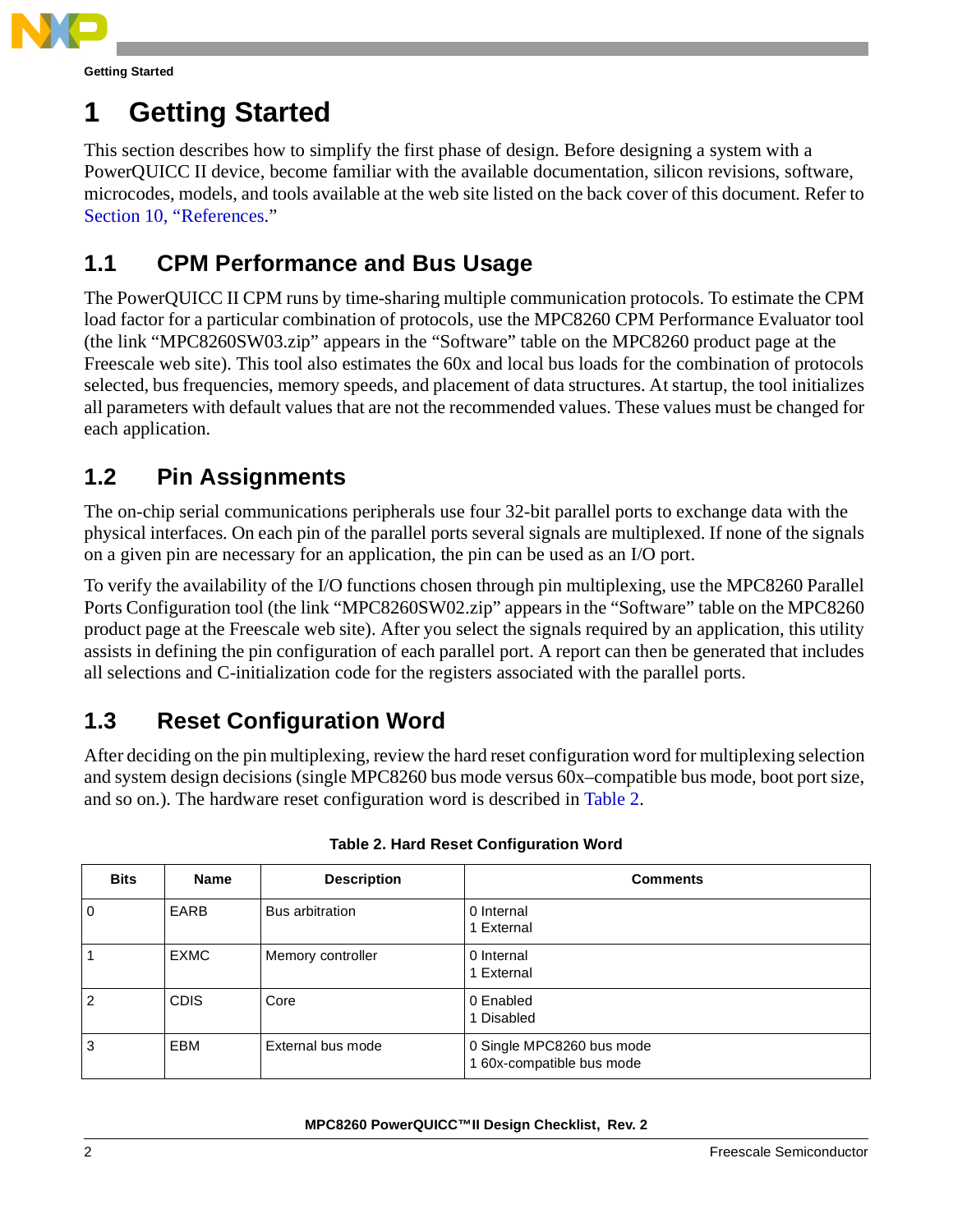

 $\overline{\phantom{a}}$ 

| <b>Bits</b>     | <b>Name</b>        | <b>Description</b>                            | <b>Comments</b>                                                                                                                                                               |
|-----------------|--------------------|-----------------------------------------------|-------------------------------------------------------------------------------------------------------------------------------------------------------------------------------|
| $4 - 5$         | <b>BPS</b>         | Boot port size                                | 00 64-bit<br>01 8-bit<br>10 16-bit<br>11 32-bit                                                                                                                               |
| 6               | <b>CIP</b>         | Core initial prefix                           | 00xFFFn_nnnn<br>10x000n_nnnn                                                                                                                                                  |
| $\overline{7}$  | <b>ISPS</b>        | Internal space port size                      | 064-bit<br>1 32-bit                                                                                                                                                           |
| $8 - 9$         | L <sub>2</sub> CPC | L2 cache configuration                        | 00 CI, WT, L2_HIT, CPU_BG active<br>01 IRQ2, IRQ3, IRQ4, IRQ5 active<br>10 BADDR(29), BADDR(30), BADDR(31) active                                                             |
| $10 - 11$       | <b>DPPC</b>        | Data parity pin configuration                 | 00 IRQ1-7 active<br>01 DP(0-7) active<br>10 RSRV, IRQ1, TLBISYNC, CKSTP_OUT, CORE_SRESET,<br>TBEN, CSE(0), CSE(1) active<br>11 Additional arbitration lines and IRQ6,7 active |
| 12 <sup>2</sup> |                    | Reserved                                      | $\overline{\phantom{0}}$                                                                                                                                                      |
| $13 - 15$       | <b>ISB</b>         | Initial address of internal RAM<br>IMMR[0-14] | 000 0x0000_0000<br>001 0x00F0_0000<br>010 0x0F00_0000<br>011 0x0FF0_0000<br>100 0xF000_0000<br>101 0xF0F0_0000<br>110 0xFF00_0000<br>111 0xFFF0_0000                          |
| 16              | <b>BMS</b>         | Boot memory space                             | 0 HIMEM: 0xFE00_0000-0xFFFF_FFFF<br>1 LOMEM: 0x0000_0000-0x01FF_FFFF                                                                                                          |
| 17              | <b>BBD</b>         | Bus busy                                      | 0 Enabled. ABB and DBB active.<br>1 Disabled, IRQ2 and IRQ3 active.                                                                                                           |
| $18 - 19$       | <b>MMR</b>         | Mask masters requests                         | 00 No masking on bus request lines<br>10 Boot master connected to EXT_BR1<br>11 All external bus requests masked                                                              |
| $20 - 21$       | <b>LBPC</b>        | Local bus pin configuration                   | 00 Local bus pins function as local bus<br>10 Local bus pins function as core pins                                                                                            |
| $22 - 23$       | <b>APPC</b>        | Address parity pin configuration              | 00 TC(0-2), IRQ7/INT_OUT, CS11 active<br>01 AP(0-3), APE active<br>10 BNKSEL(0-2), IRQ7/INT_OUT active<br>11 IRQ7/INT_OUT active                                              |
| $24 - 25$       | CS10PS             | CS10 pin configuration                        | 00 CS10 active<br>01 BCTL1 active<br>10 DBG_DIS active                                                                                                                        |
| $26 - 27$       |                    | Reserved                                      |                                                                                                                                                                               |
| $28 - 31$       | MODCK_H            | MODCK[4:7]                                    | See "Clock Configuration Modes" in the relevant hardware<br>specification document (refer to Section 10, "References").                                                       |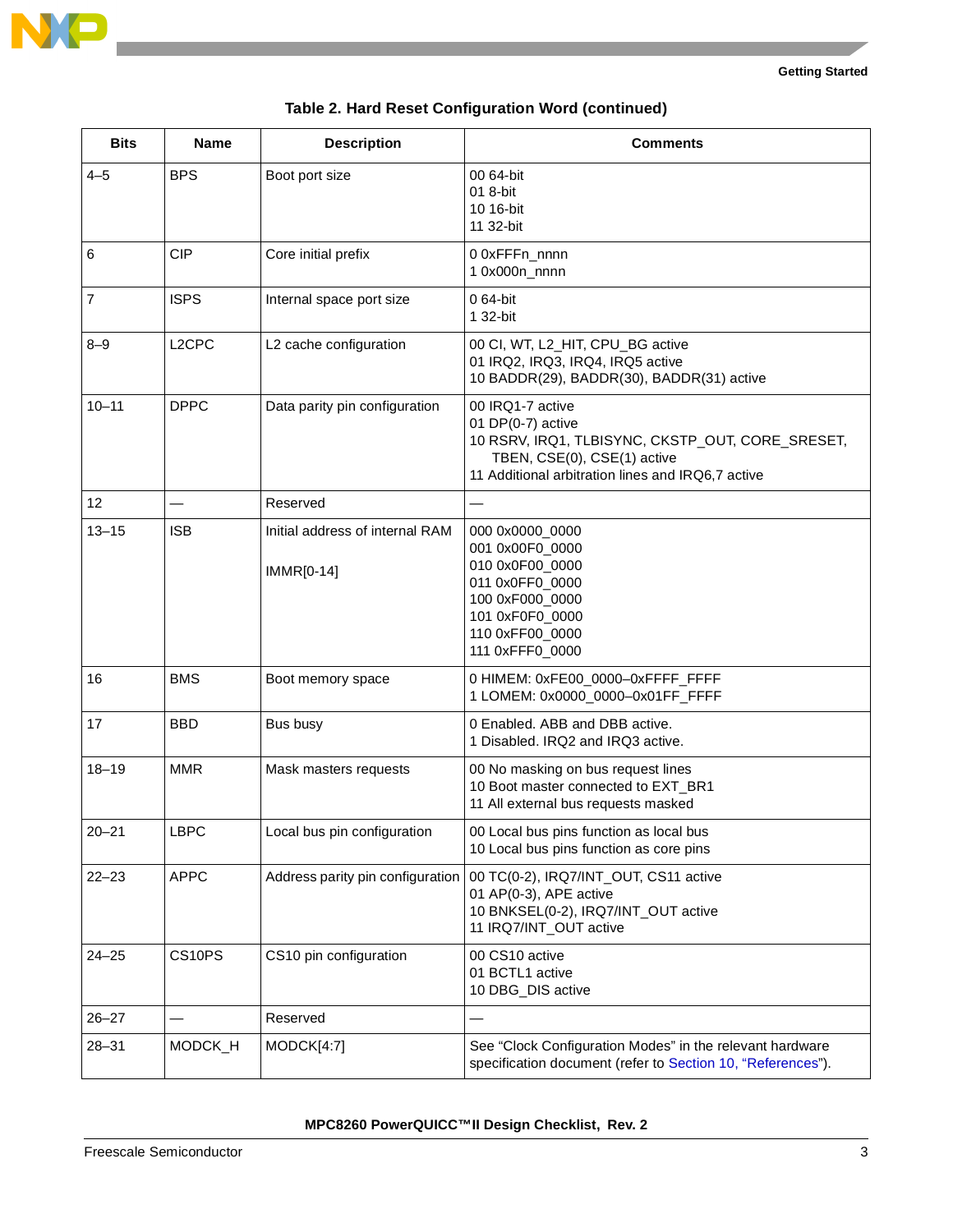

**Power**

## **1.4 Revisions**

For current information on chip differences, new features, errata documents, and other updates, refer to *Migration through PowerQUICC II Revisions (MPC82xx/MPC82xxA)* (AN2291), which is available at the web site listed on the back cover of this document.

# **2 Power**

This section provides design considerations for the MPC8260 power supply. For information on AC and DC electrical specifications and thermal characteristics for the MPC8260, refer to the device-specific hardware specification document available at the web site listed on the back cover of this document.

# **2.1 Power Supply**

The MPC8260 has a core voltage VDD which operates at a lower voltage than the I/O voltage VDDH. It is recommended that the core voltage VDD of the MPC8260 be supplied via a variable switching supply or regulator to allow for future compatibility with possible core voltage changes on future silicon revisions. The core voltage is supplied across VDD and VSS (GND).

| <b>Device</b>      | <b>Core Supply Voltage</b>     | <b>Maximum Core</b><br><b>Frequency</b> |
|--------------------|--------------------------------|-----------------------------------------|
| MPC82xx (HiP3)     | $12.4V - 2.7V$                 | 200 MHz                                 |
| MPC82xxA<br>(HiP4) | $1.7V - 2.1V$<br>$1.9V - 2.1V$ | 233 MHz<br>300 MHz                      |

**Table 3. Core Supply Voltages (VDD)**

The I/O section of the MPC8260 is supplied with 3.3V (+/- 5%) across VDDH and VSS (GND). Typically, this is supplied by a simple linear regulator. This increases the complexity of the system because multiple voltage supplies are required for the design (see [Section 2.4, "Suggested Power Supply Design,](#page-4-0)" for recommendations on multi-supply designs). The tolerance on the core and I/O voltages is ±5%. External signals on the MPC8260 are not 5V tolerant. All input signals need to meet the  $V_{IN}$  DC spec (-0.3V–3.6V).

# **2.2 Power Consumption**

The device hardware specification documents provide preliminary estimated power dissipation for various configurations. Suitable thermal management is required for conditions above  $P_D = 3W$  (when the ambient temperature is 70° C or greater) to ensure the junction temperature does not exceed the maximum specified value. Also note that the I/O power should be included when determining whether to use a heat sink.

To estimate the power consumption for the MPC8260, use the MPC8260 Power Consumption Calculator tool, which is available at the Freescale web site (the link "MPC8260SW04.zip" appears in the "Software" table on the MPC8260 product page). Users are required to enter valid clock frequencies and a valid VDD voltage. Even though the tool recognizes individual invalid parameter values, it does not recognize combinations of invalid parameters. To ensure valid combinations, refer to the relevant hardware specification document (see [Section 10, "References"](#page-21-0)). All fields are required in addition to a device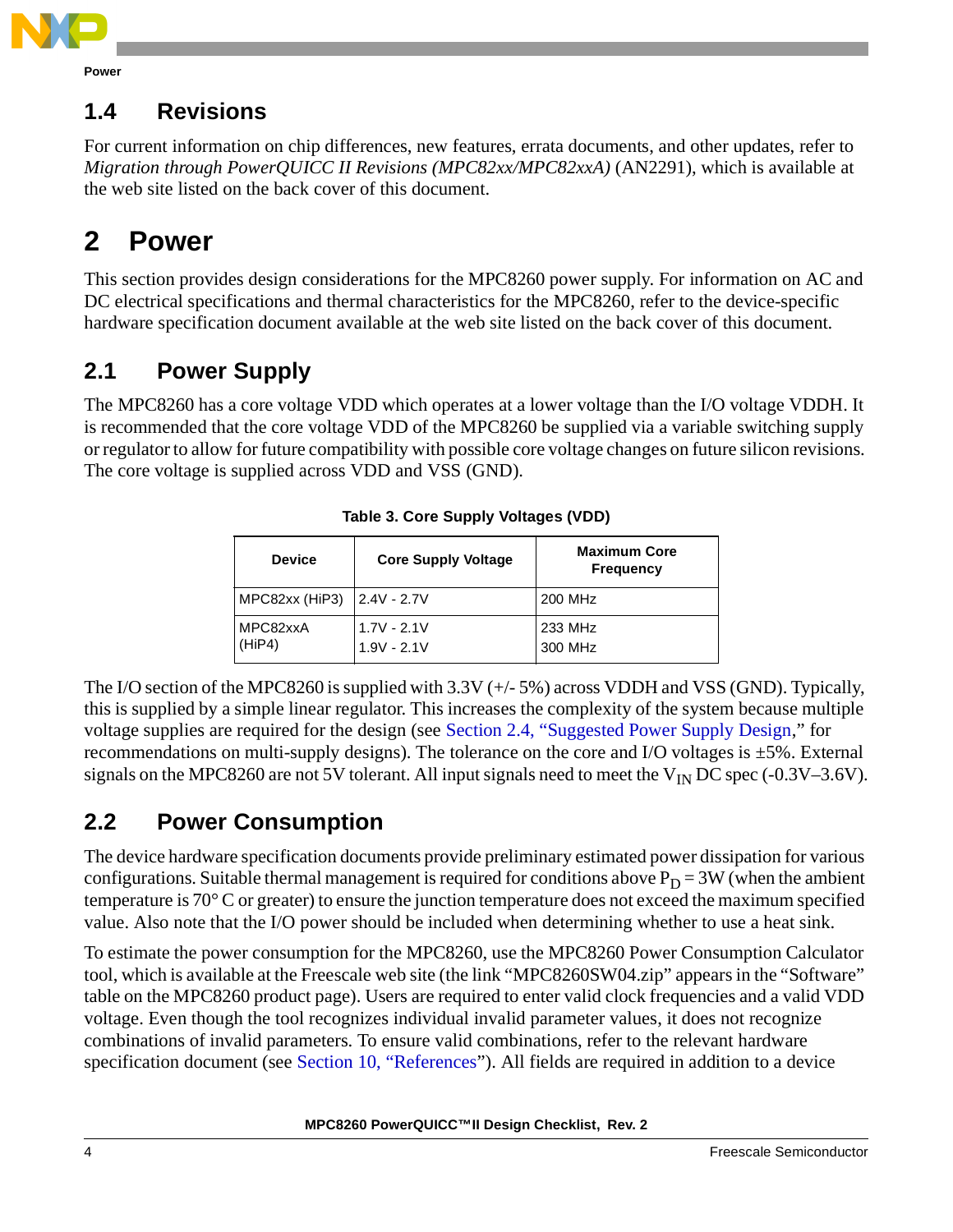

process selection (HiP3 or HiP4). Maximum power consumption values are calculated for the SIU, CPM, CPU, and I/O signals. Overall typical and maximum power consumption values are also calculated.

## **2.3 Power Sequencing**

One consequence of multiple power supplies is that when power is initially applied the voltage rails ramp up at different rates. The rates depend on the nature of the power supply, the type of load on each power supply, and the manner in which different voltages are derived. The following restrictions apply:

- VDD/VCCSYN—Must not exceed VDDH by more than 0.4 V at any time, including during power-on reset.
- VDDH—Can exceed VDD/VCCSYN by 3.3 V during power on reset by no more than 100 msec. During normal operation, should not exceed VDD/VCCSYN by more than 2.0 V (HiP3) or 2.5V (HiP4).
- VIN—Must not exceed VDDH by more than 2.5 V at any time, including during power-on reset.

### **NOTE**

These cautions are necessary for the long term reliability of the part. If they are violated, the electrostatic discharge (ESD) protection diodes are forward-biased and excessive current can flow through these diodes.

If the system power supply design does not control the voltage sequencing, the circuit shown in [Figure 1](#page-4-1) (for HiP3 silicon) can be added to meet these requirements. The MUR420 Schottky diodes control the maximum potential difference between the external bus and core power supplies on power-up and the 1N5820 diodes regulate the maximum potential difference on power-down.



**Figure 1. Example Voltage Sequencing Circuit (HiP3 Silicon)**

# <span id="page-4-1"></span><span id="page-4-0"></span>**2.4 Suggested Power Supply Design**

One common way to derive power is to use either a simple fixed or adjustable linear regulator. For the system I/O voltage supply, a simple fixed 3.3V supply can be used. However, a separate adjustable supply for the core voltage VDD must be maintained. As shown in [Figure 2](#page-5-0), an adjustable linear regulator supply can be used. To support future MPC8260 silicon revisions with lower core voltages for lower power,  $V_{\text{OUT}}$ can be adjusted by modifying the values of  $R<sub>2ADJ</sub>$ .

Consider the following examples:

HiP3 silicon—R<sub>1a</sub> = 330Ω, R<sub>1b</sub> = 0, R<sub>2a</sub> = 43Ω, R<sub>2b</sub> = 110Ω, R<sub>2c</sub> = 243Ω, and R<sub>2ADJ</sub> = 0–1000Ω generates an output voltage of 2.3-2.7V.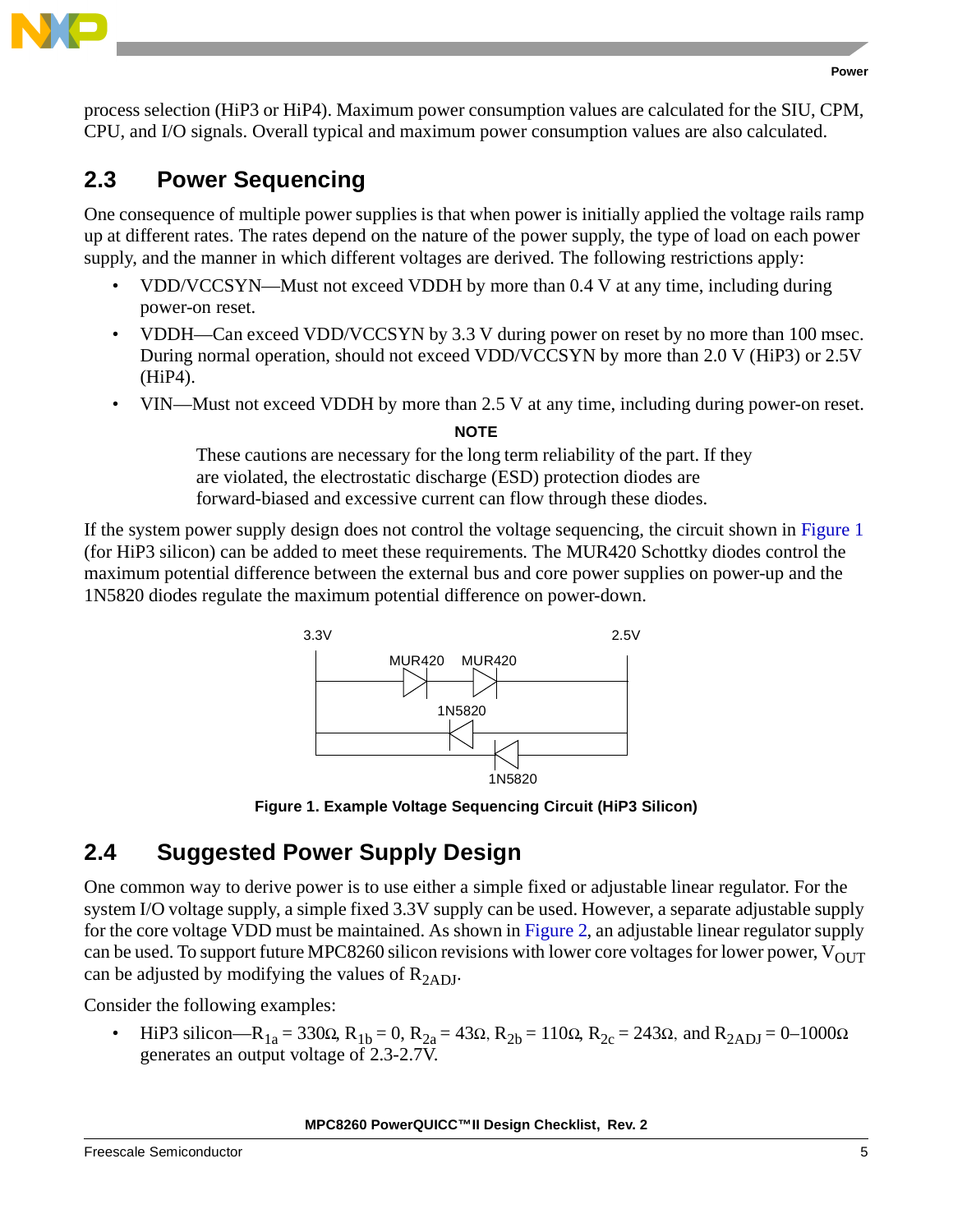

**Power**

HiP4 silicon—R<sub>1a</sub> = 330Ω, R<sub>1b</sub> = 330Ω, R<sub>2a</sub> = 43Ω, R<sub>2b</sub> = 110Ω, R<sub>2c</sub> = 243Ω, and R<sub>2ADJ</sub> = 0–1000Ω generates an output voltage of 1.8-2.0V.



<span id="page-5-0"></span>**Note:**  $V_{OUT} = V_{REF}(1 + R_1/R_2) + I_{REF}(R_2)$ , where  $V_{REF} = 1.25$  V and  $I_{REF} = 55 \mu A$ 

### **Figure 2. Core Power Supply Using Adjustable Linear Regulator with Protection Diodes**

### **2.5 Power Planes**

Each VCC pin should be provided with a low-impedance path to the board power supply. Similarly, each ground pin should be provided with a low-impedance path to ground. The power supply pins drive distinct groups of logic on the device. The VCC power supply should be bypassed to ground using at least four 0.1 µF by-pass capacitors located as closely as possible to the four sides of the package. The capacitor leads and associated printed circuit traces connecting to chip VCC and ground should be kept to less than half an inch per capacitor lead. A four-layer board that employs two inner layers as VCC and GND planes is recommended.

### **2.6 Decoupling**

Both the I/O voltage (VDDH) and core voltage (VDD) should be decoupled for switching noise. Use standard capacitor values of approximately 0.1  $\mu$ F and 10  $\mu$ F. Also, use one high frequency decoupling cap for every two voltage pins. Following this guideline, approximately twenty 0.1 µF and two 10µF capacitors are used on the I/O (VDDH) supply and placed as closely to the MPC8260 as possible. Approximately ten 0.1 µF and one 10µF capacitors are used on the core (VDD) supply and placed as closely to the MPC8260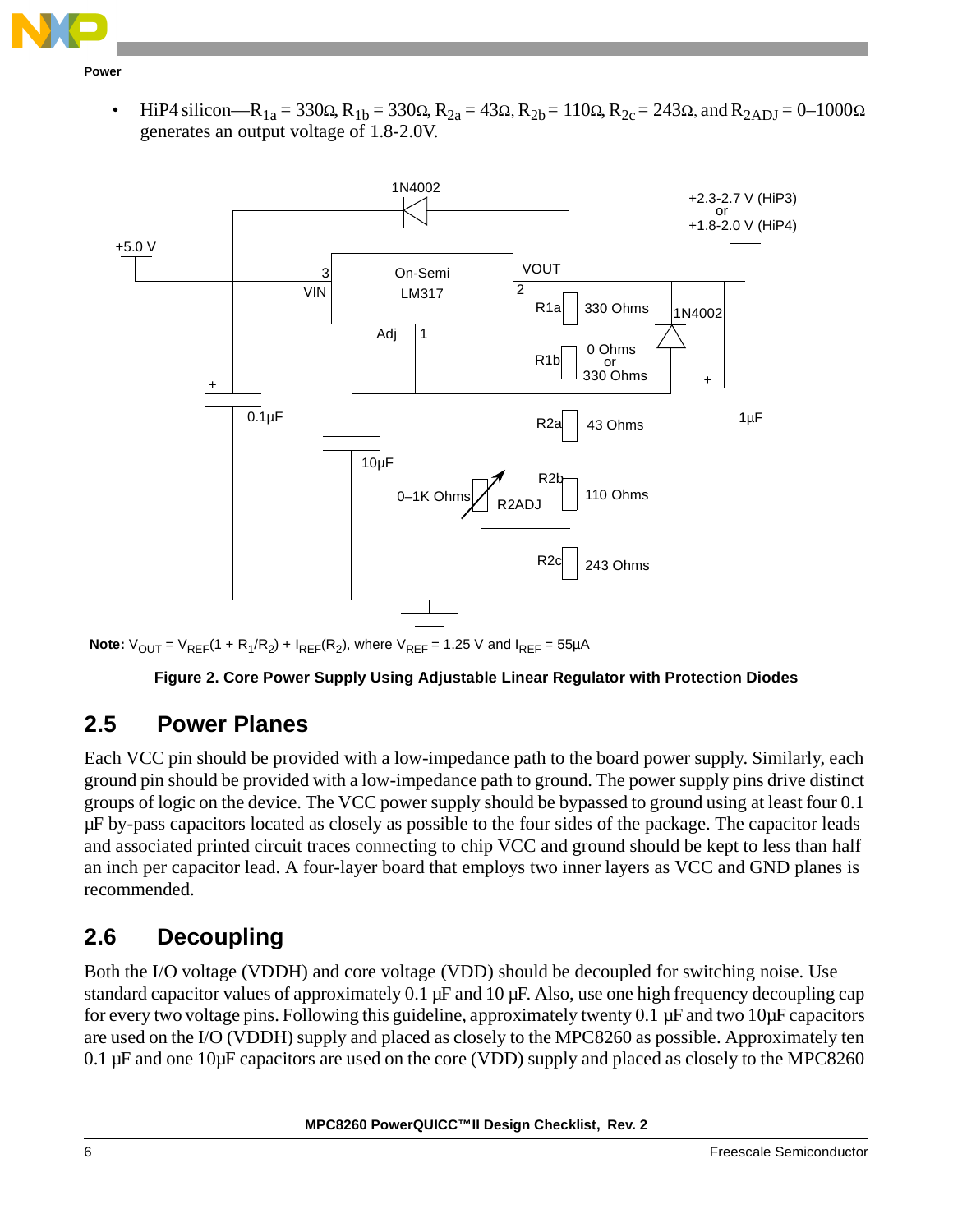

as possible. Other values and quantities can be substituted for these approximate numbers per designer discretion.

# <span id="page-6-1"></span>**2.7 PLL Power Supply Filtering**

The VCCSYN/VCCSYN1 power signals on the MPC8260 provide power to the clock generation phase-locked loops. To ensure stability of the internal clock, the power supplied to these pins should be filtered with capacitors that have low and high frequency filtering characteristics (0.1µF and 10µF). VCCSYN/VCCSYN1 can be connected to VDD through a 10ohm resistor. GNDSYN can be tied directly to the VSS (GND) plane. A circuit similar to the one shown in [Figure 3](#page-6-0) using surface mount capacitors with minimum effective series inductance (ESL) is recommended.



**Figure 3. PLL Power Supply Filter Circuit**

<span id="page-6-0"></span>The PLL also requires a loop filter constructed using a capacitor tied across XFC and VCCSYN. To calculate the XFC Capacitor value in pF, use the appropriate formula in the document entitled *Migration through PowerQUICC II™ Revisions (MPC82xx/MPC82xxA)* (AN2291). The circuit and PLL loop filter should be placed as closely as possible to the pins to minimize noise coupled from nearby circuits.

# **2.8 Optional PLL Power Planes**

A split plane can be created for VCCSYN/VCCSYN1 power supply pins by choosing either a power plane or signal plane and dedicating some area (example: 1 square inch) as a copper plane. On adjacent planes, a signal keepout area can be used to keep this supply clean. The path back from this plane to the power supply should be a low impedance path, and/or the VCCSYN/VCCSYN1 supply can be connected to VDD through a resistor or an inductor.

The GNDSYN can be isolated from the VSS (GND) plane through the use of a split in the VSS (GND) plane. However, this practice is generally not recommended.

# **3 Clocks**

All inputs and outputs except those associated with a serial clock are referenced to the input clock (CLKIN). This clock is provided by a clock buffer such as the MPC940L, a PLL-based zero delay buffer such as a MPC9653, or a clock generator such as a MPC9351. For details on a variety of advanced clock drivers, refer to the timing solutions page at the Freescale web site.

# **3.1 MODCK[1–3]**

The MODCK[1–3] pins are sampled 1024 clocks after the deassertion of PORESET (HRESET is asserted). Their value can be set using either pullups/pulldowns (active driver not needed). Therefore, open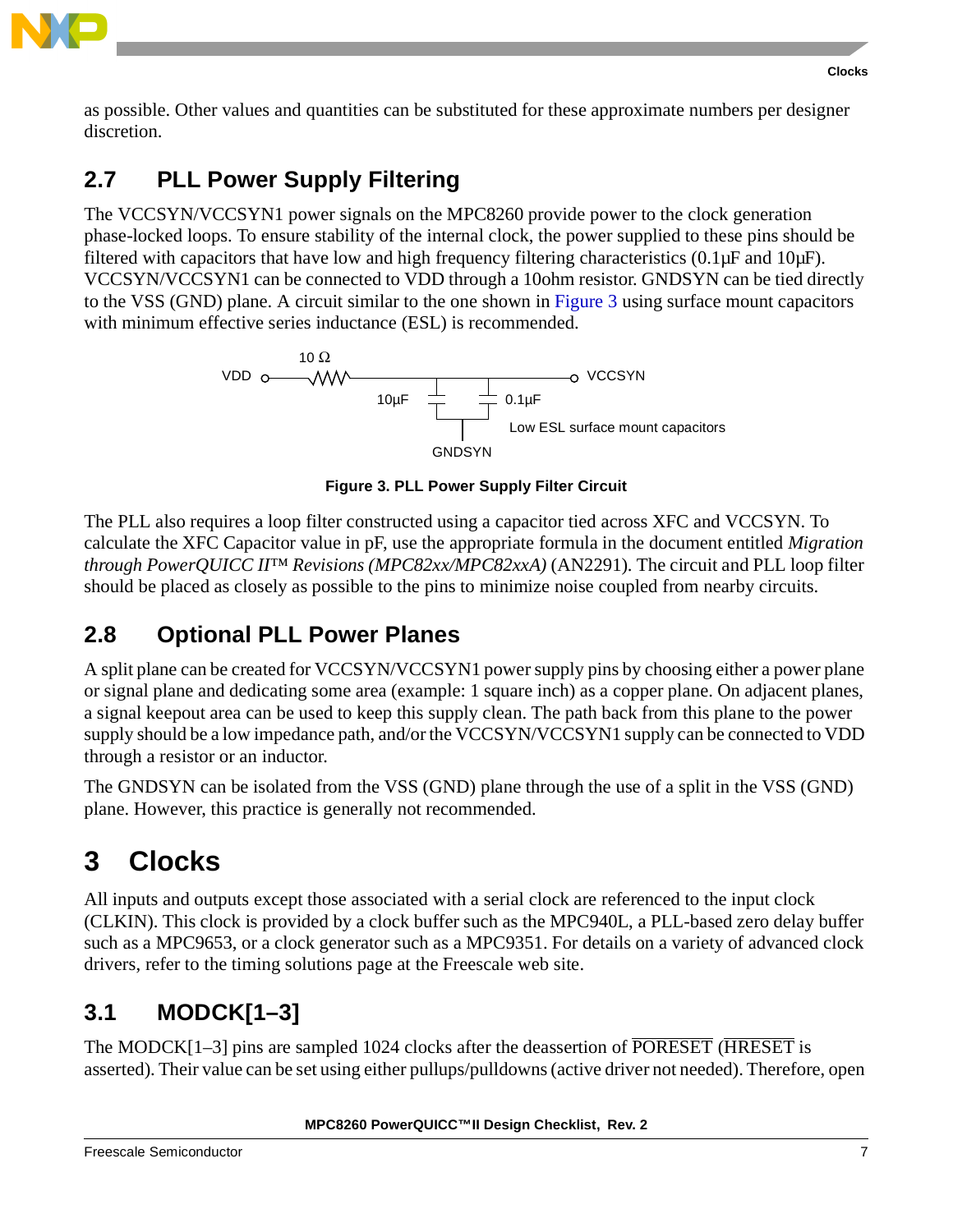

#### **Reset**

collector drivers are not needed (unlike on the MPC860). This is true even when BNKSEL/TC/AP functions are selected.

## **3.2 MODCK\_H**

MODCK\_H can be set in the hard reset configuration word (or take the default value). Collectively, the MODCK\_H and MODCK fields define the multiplication of the bus clock (CLKIN) to derive the CPU, and the CPM clock rates. Note that the PLL multiplication value is set only during an initial  $\overline{HRESET}$ caused by a PORESET, and therefore the PLL does not change during subsequent assertions of HRESET. Refer to the relevant hardware specification for the most up-to-date clock configuration mode tables.

# **4 Reset**

The following sections describe the reset recommendations for configuring the MPC8260 device.

## **4.1 Power-up Reset Circuit**

There is no power-up detector on the MPC8260. Use a power-on-reset chip to monitor the power plane and drive PORESET.

HRESET is a bidirectional signal and, if driven as an input, should be driven with an open collector (open-drain) device. When using an open-drain output such as **HRESET**, take care when driving many buffers that implement input bus-hold circuitry. The bus hold currents can cause enough voltage drop across the pull-up resistor to change the logic level to low. Either a smaller value of pull-up or less current loading from the bus-hold drivers overcomes this issue. To avoid exceeding the MPC8260 output current, the pull-up value should not be too small.

SRESET is a bidirectional signal and, if driven as an input, should be driven with an open collector (open-drain) device. SRESET is driven by the MPC8260 if the PORESET line or the HRESET line is asserted, or if a RESET command is delivered to the debug port.

### **NOTE**

- 1. **SRESET** cannot be released until three clocks after **HRESET** is released.
- 2. A new reset sequence cannot be started until **HRESET** is released.
- 3. SRESET and HRESET must not be tied together.

## **4.2 Hard Reset Configuration Word Pins**

The default hard reset configuration word values (0x0000\_0000) can be taken by connecting RSTCONF to a logic "1" during HRESET. In this case, no accesses are made to the PROM connected to CS0 at location 0x0000\_0000. The default case for the device is single-MPC8260 mode.

Both  $\overline{BCTL0}$  and  $\overline{BCTL1}$  are active (functioning as W/ $\overline{R}$  and  $\overline{OE}$ ) during the hard reset configuration word. Take care to avoid bus contention during this time if buffers on the board are under  $\overline{BCTL0/1}$ control.  $\overline{BCTL1}$  can also be configured as a chip select  $(\overline{CS10})$  and contention during a hard reset configuration word cycle is possible if another device is using it as a chip select and drives the data bus.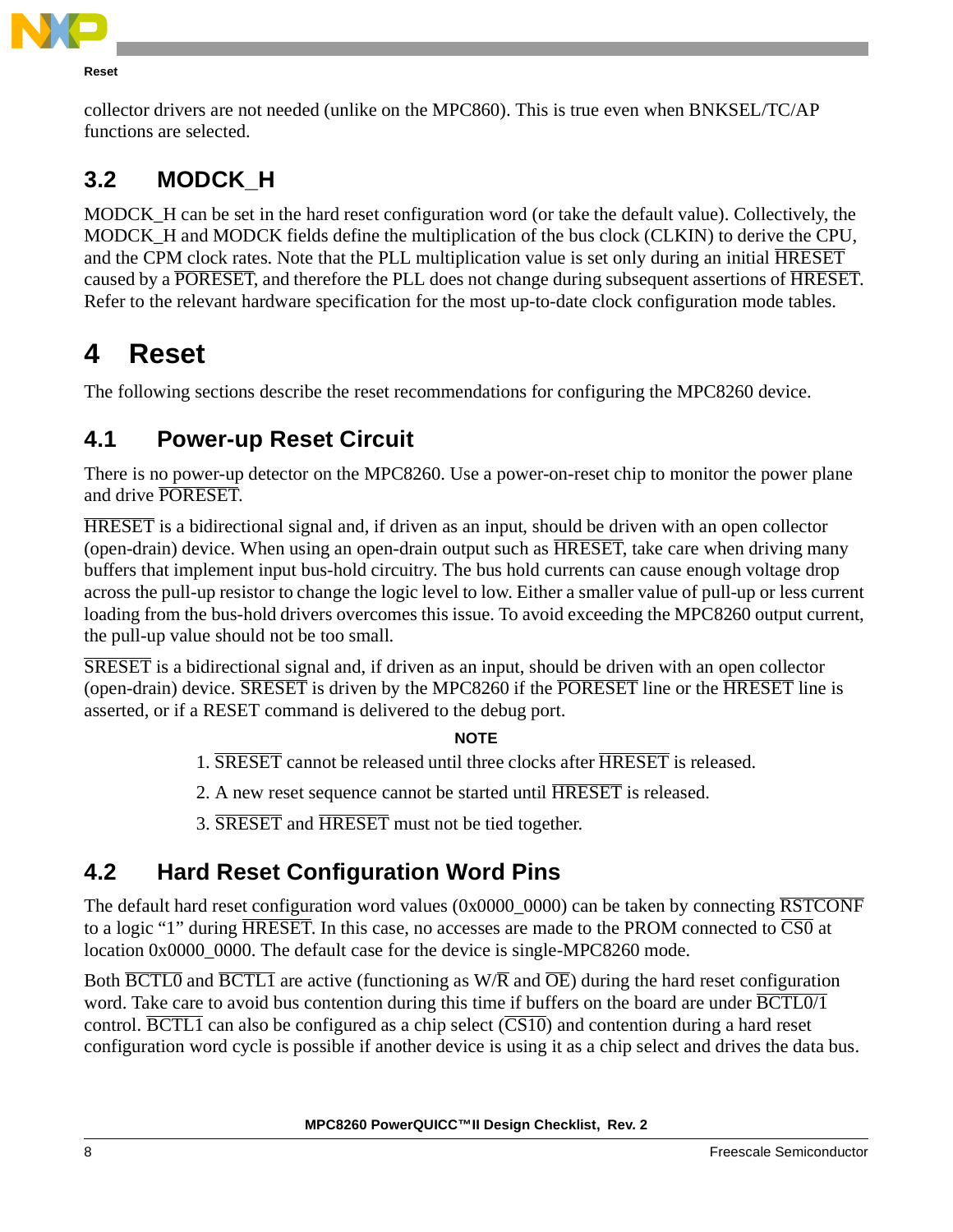

Initial values other than the default can be obtained by connecting the RSTCONF pin to logic "0" during  $HRESET$ . In this case, the hard reset configuration word is read from the PROM connected to  $\overline{CSO}$  at addresses 0x00, 0x08, 0x10, and 0x18. These four bytes are gathered by the MPC8260 core, driven as a word on the 60x data bus, and written to the fields of the hard reset configuration word.

With  $\overline{RSTCONF}$  tied to logic "0", the MPC8260 also acts as a configuration master to configure up to seven MPC8260 configuration slaves. The RSTCONF lines of up to seven slaves are connected to the most significant 7 address bits of the configuration master address bus. The master continues to read bytes starting at 0x20, configures the next slave while driving the RSTCONF line of the slave, and writes a 32-bit configuration word to that slave while it drives the HRESET asserted to the slave. This is repeated from addresses 0x40, 0x60, 0x80, 0xA0, 0xC0, and 0xE0 for the remaining six slaves.

The configuration master drives the full 32-bit configuration word on the 60x data bus after each of the four byte-reads from the PROM. Avoid any contention on the bus that would affect the configuration word. No pullups are required on the address bus because it is actively driven during this operation.

# **5 Bit and Byte Lane Ordering**

This section describes the 60x bus and local bus bit and byte lane ordering.

## **5.1 Address/Data Nomenclature**

The schematics should use the terminology for the 60x bus and the local bus as defined by the chapter on external signals in the *MPC8260 PowerQUICC II User's Manual*.

### **5.2 60x Bus**

On the 60x bus, the highest-order address bit is A[0], and the lowest-order address bit is A[31]. All 32 address pins are valid in a byte access. In a 64-bit double word access (that is, cache line fill, castout, SDMA, IDMA), only the upper 29 (A[0–28]) address pins are valid, and A[29–31] are driven low. For the 60x data bus, the highest-order data bit is D[0] and the lowest-order data bit is D[63].

### **5.3 Local Bus**

On the local bus, the highest-order address bit is L\_A[14], and the lowest order address bit is L\_A[31]. All 18 address pins are valid in a byte access. In a 32-bit word, only L\_A[14–29] address pins are valid and L\_A[30–31] are driven low. In every access, all 32 bits of address are visible to the internal memory controller. For the local data bus, the highest-order data bit is LCL\_D[0], and the lowest-order data bit is LCL\_D[31].

# **5.4 Data Byte Lane Ordering**

In PowerPC terminology,  $D[0-7]$  is the highest-order byte lane on the data bus, and  $D[0]$  is the highest-order bit of that byte lane.  $D0-D7$  correspond to write enable 0 ( $\overline{PWE0}$ ) and byte lane select (for example,  $\overline{PSDDQMO}$ ). [Table 4](#page-9-0) and [Table 5](#page-9-1) provide the data byte lane ordering for both the 60x bus and the local bus.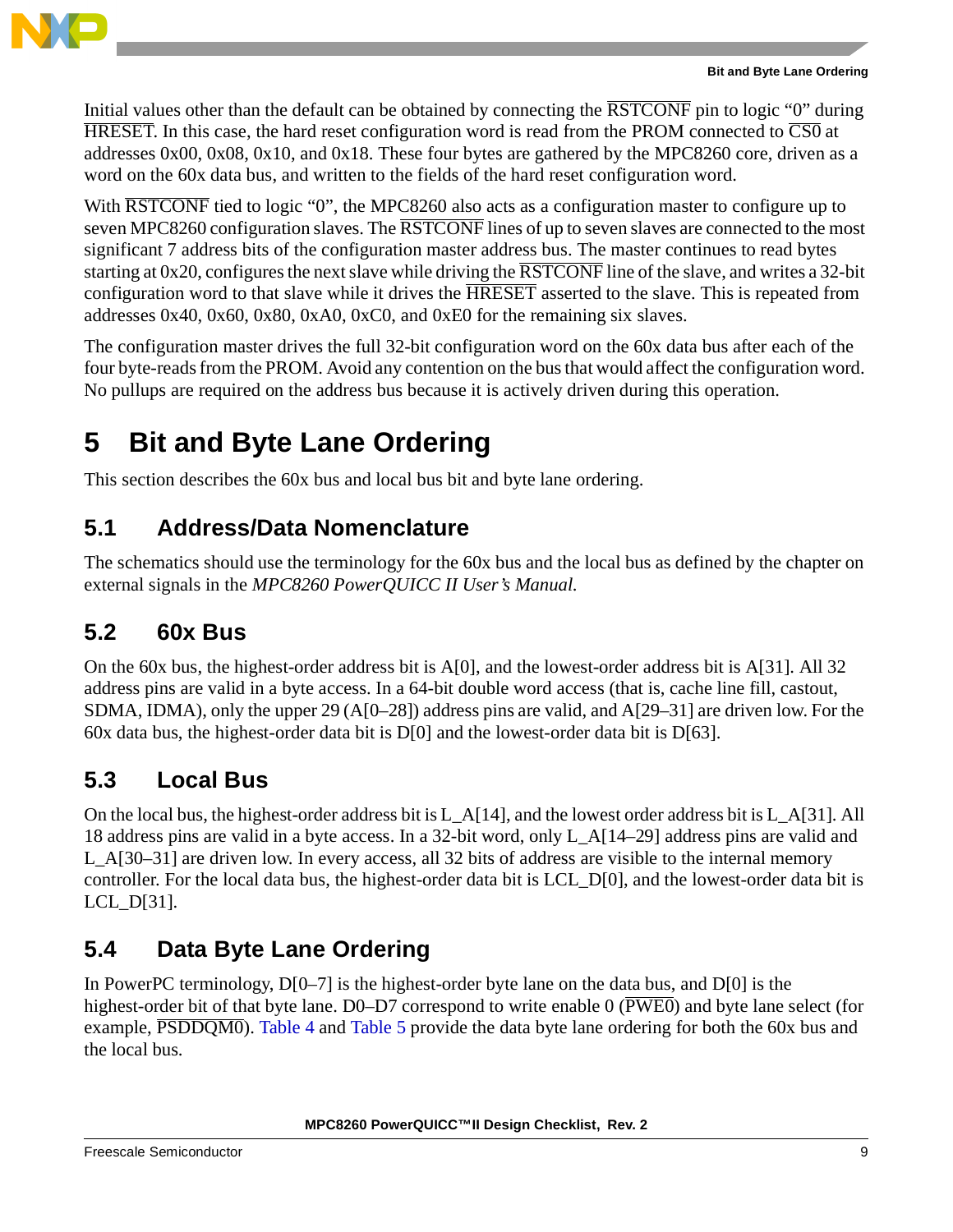<span id="page-9-0"></span>**Bit and Byte Lane Ordering**

| Data Bus Signals | <b>Byte Lane</b> | <b>External Pins</b><br>(Byte Lane Select) |
|------------------|------------------|--------------------------------------------|
| $D[0-7]$         | 0                | PWE0/PSDDQM0/PBS0                          |
| $D[8-15]$        | 1                | PWE1/PSDDQM1/PBS1                          |
| $D[16-23]$       | 2                | PWE2/PSDDQM2/PBS2                          |
| $D[24-31]$       | 3                | PWE3/PSDDQM3/PBS3                          |
| $D[32 - 39]$     | 4                | PWE4/PSDDQM4/PBS4                          |
| $D[40-47]$       | 5                | PWE5/PSDDQM5/PBS5                          |
| $D[48 - 55]$     | 6                | PWE6/PSDDQM6/PBS6                          |
| D[56-63]         | 7                | PWE7/PSDDQM7/PBS7                          |
|                  |                  |                                            |

**Table 4. 60x Bus Data Byte Lane Ordering**

|  | Table 5. Local Bus Data Byte Lane Ordering |
|--|--------------------------------------------|
|--|--------------------------------------------|

<span id="page-9-1"></span>

| Data Bus Signals | <b>Byte Lane</b> | <b>External Pins</b><br>(Byte Lane Select) |
|------------------|------------------|--------------------------------------------|
| $LCL_D[0-7]$     | 0                | LWE0/LSDDQM0/LBS0                          |
| $LCL$ $D[8-15]$  |                  | LWE1/LSDDQM1/LBS1                          |
| $LCL$ $D[16-23]$ | 2                | LWE2/LSDDQM2/LBS2                          |
| $LCL$ $D[24-31]$ | 3                | LWE3/LSDDQM3/LBS3                          |

### **5.5 Byte Lanes**

<span id="page-9-2"></span>The memory controllers can access memories that are 8-, 16-, 32-, and 64-bits wide without creating any holes in the memory space on the 60x bus. This is true for 8-, 16-, and 32-bits wide memories on the local bus as well. In all cases, the memories should be placed in the most significant byte lanes as shown in [Table 6.](#page-9-2)

| <b>Memory Width</b>   | <b>Byte Lanes</b>                 |
|-----------------------|-----------------------------------|
| Byte (8-bits)         | 0                                 |
| Half Word (16-bits)   | 0, 1                              |
| Word (32-bits)        | 0, 1, 2, 3                        |
| Double Word (64-bits) | 0, 1, 2, 3, 4, 5, 6, 7 (60x only) |

**Table 6. Byte Lanes for Memory Widths**

### **5.6 Boot Memory**

The MPC8260 can boot from memory that is 8-, 16-, 32-, or 64-bits wide. When an internal memory controller is to be used, the memory should be attached to  $\overline{CS0}$ , which functions as the global boot select,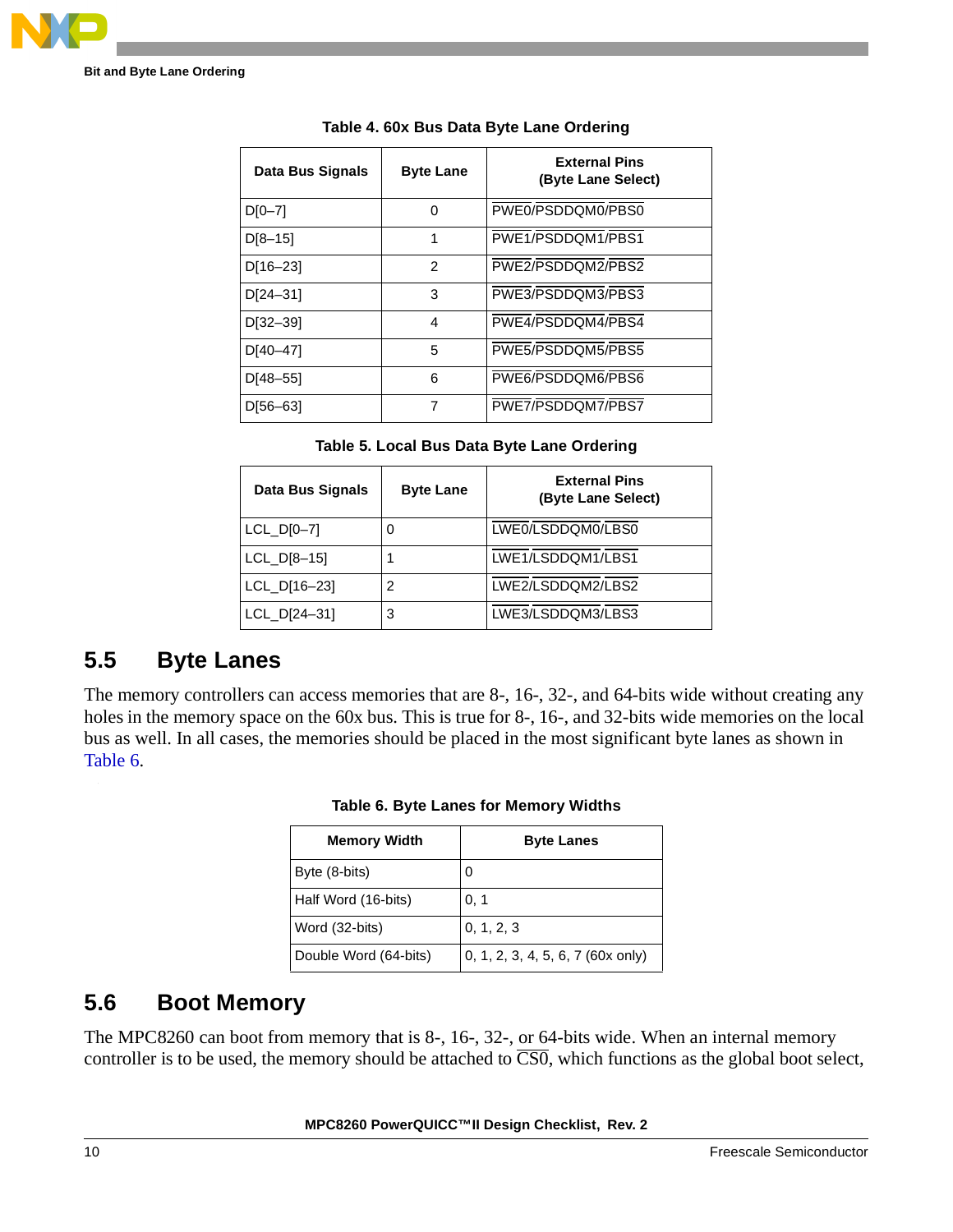

and is controlled by a GPCM machine (EPROM or Flash memory). The BPS bit in the hard reset configuration word sets the width of the  $\overline{CS0}$  space. After configuration, the 603e core fetches from location 0xFFF0\_0100 or 0x0000\_0100, depending on the value of the CIP (core initial prefix) bit in the hard reset configuration word. If  $\overline{CSO}$  is used for fetching the instruction at this location, the BMS (boot memory space) bit in the hard reset configuration word must have the same value as the CIP bit.

### **5.7 Using Flash Memory Devices**

<span id="page-10-0"></span>If 64-bit wide Flash memory is used, there must be floating-point loads/stores for programming. The data lines of most Flash devices are connected to the MPC8260 with byte lanes bit reversed for programming algorithm purposes. A 32-bit example is shown in [Figure 4](#page-10-0).



### **Figure 4. MPC8260 to Flash Byte Lane Reversal**

Bringing up a board with blank Flash memory requires a switch or other method to force RSTCONF to a logic 1 to bring up the MPC8260 in the default state. Otherwise, invalid PLL values can be loaded (for example, MODCK  $H = 1111$  is invalid). The device cannot boot off the local bus. However, code can execute code off the local bus after the MMU is programmed and the region is marked as cache inhibited.

### **5.8 UTOPIA Bit Ordering**

The numbering of the UTOPIA interface is consistent with the UTOPIA standard.

| <b>UTOPIA Mode</b> | <b>MSB</b>            | LSB                 |
|--------------------|-----------------------|---------------------|
| 16-bit             | TxDATA[15]/RxDATA[15] | TxDATA[0]/RxDATA[0] |

### **Table 7. UTOPIA Bit Ordering**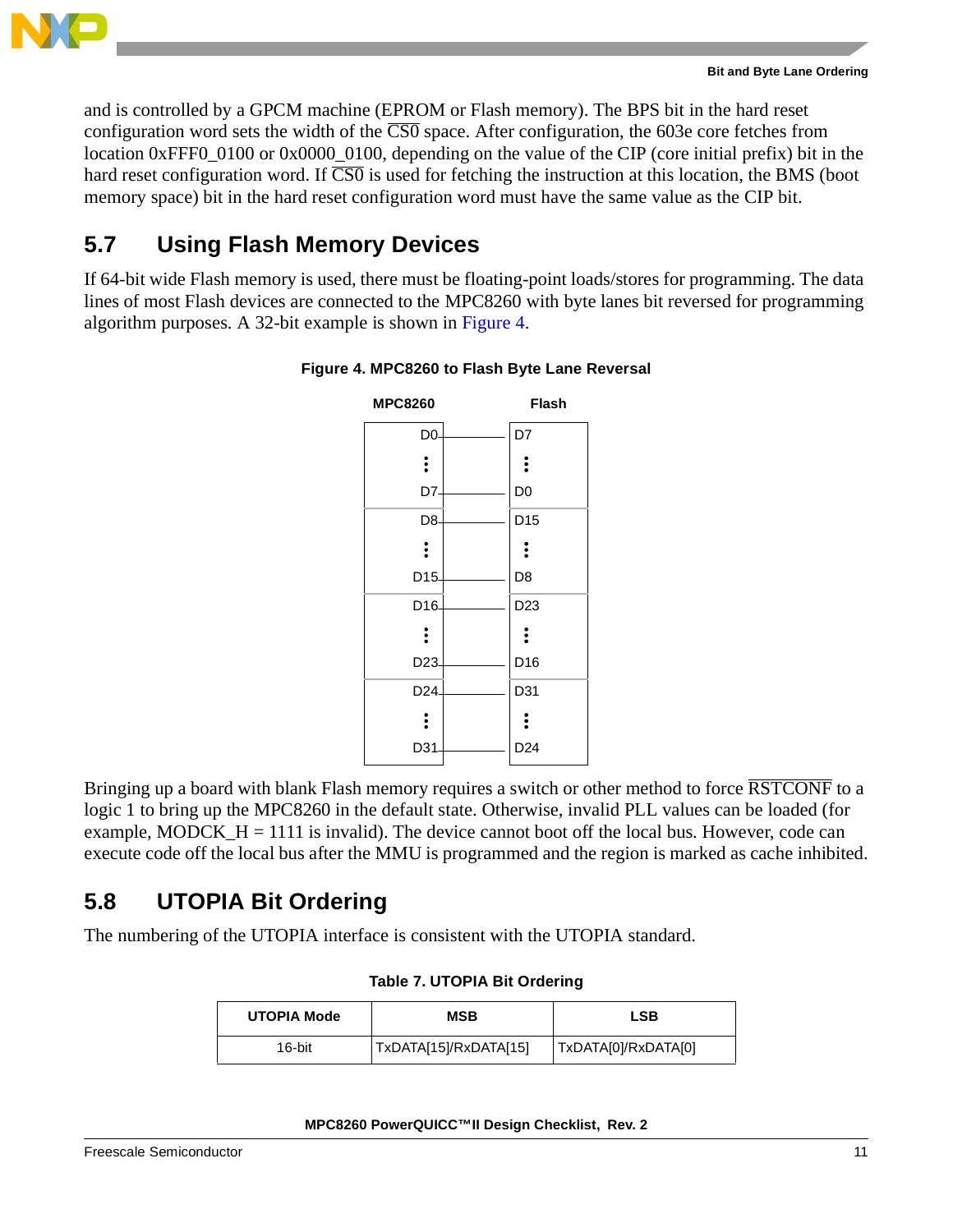

**External Signals**

| <b>UTOPIA Mode</b> | <b>MSB</b>          | <b>LSB</b>          |
|--------------------|---------------------|---------------------|
| 8-bit              | TxDATA[7]/RxDATA[7] | TxDATA[0]/RxDATA[0] |
| 16-bit and 8-bit   | TxADD/RxADD[4]      | TxADD/RxADD[0]      |

### **Table 7. UTOPIA Bit Ordering (continued)**

## **5.9 FCC Nibble Mode Bit Ordering**

FCC numbering is consistent with DS3 framers such as TranSwitch TCX-03401. For data moving across the wire, TxD3/RxD3 is transmitted/received first relative to TxD0/RxD0.

# **6 External Signals**

The MPC8260 is not 5V tolerant. All input signals must meet  $V_{IN}$  DC Spec (-0.3 to 3.6V).

In 60x bus mode, the bus can be pipelined up to two address cycles deep. For example, it can have a  $\overline{\text{TS}}$ , an  $\overline{\text{AACK}}$ , and another  $\overline{\text{TS}}$  before the first  $\overline{\text{TA}}$ . Because the address is valid only during the address phase ending with  $\overline{AACK}$ , external latches and multiplexes are necessary for SDRAM, and so on. On accesses to internal slaves such as dual-port RAM, as well as SDRAM page hits,  $\overline{TA}$  can come before  $\overline{AACK}$ . In fact,  $\overline{\text{AACK}}$  and  $\overline{\text{TA}}$  are not guaranteed to be in-order.

In single-MPC8260 bus mode, the bus operation is the same as the 60x bus mode, except the address that is driven on A[0–31] is latched and possibly multiplexed inside the MPC8260. Therefore, the address is valid throughout the data phase of the cycle beginning with AACK and ending with the data phase of the next access. Single-MPC8260 mode does not support mastering of the 60x bus by any other resource, not even an additional MPC8260.

The 60x bus bursts 32 bytes when accessed by the core for I-cache and D-cache line fills and cast outs and for certain CPM SDMA (FCC buffer reads and writes and connection table accesses) and IDMA accesses.

The local bus does not burst when accessed from the 603e core or from an external master through the 60x bus bridge. Accesses to the local bus are not snooped by the 603e core, so regions accessed across the 60x bridge to local bus must be marked as cache inhibited in the 603e core MMU.

Burst accesses by 60x masters to the DPRAM, registers, or local bus are terminated with TEA. The local bus bursts 32 bytes for certain CPM SDMA (FCC buffer reads and writes and connection table accesses) and IDMA accesses. Because the local bus is 32 bits wide, it does an eight-beat burst.

The MPC8260 asserts  $\overline{AACK}$  and  $\overline{TA}$  for all accesses to dual-port RAM and CPM registers. It also asserts AACK for all accesses to external memory that match a BR/OR range in the memory controller (and also drives  $\overline{TA}$  unless programmed otherwise).

PSDVAL is driven by the memory controller for an access to an MPC8260-controlled resource (that is, internal space or chip-selects). It is used externally only by external devices that implement the MPC8260 memory bank-based bus sizing protocol (for example, an external MPC8260). Devices that do not implement this protocol (for example, an external MPC7410) do not use  $\overline{PSDVAL}$ . Such devices must either provide only 64-bit ports on the 60x bus or must ensure that only MPC8260-initiated transactions can access the 8-, 16-, or 32-bit memory mapped slaves on the 60x bus. Otherwise, any 8-, 16-, or 32-bit memory-mapped slave devices must be located on the MPC8260 local bus.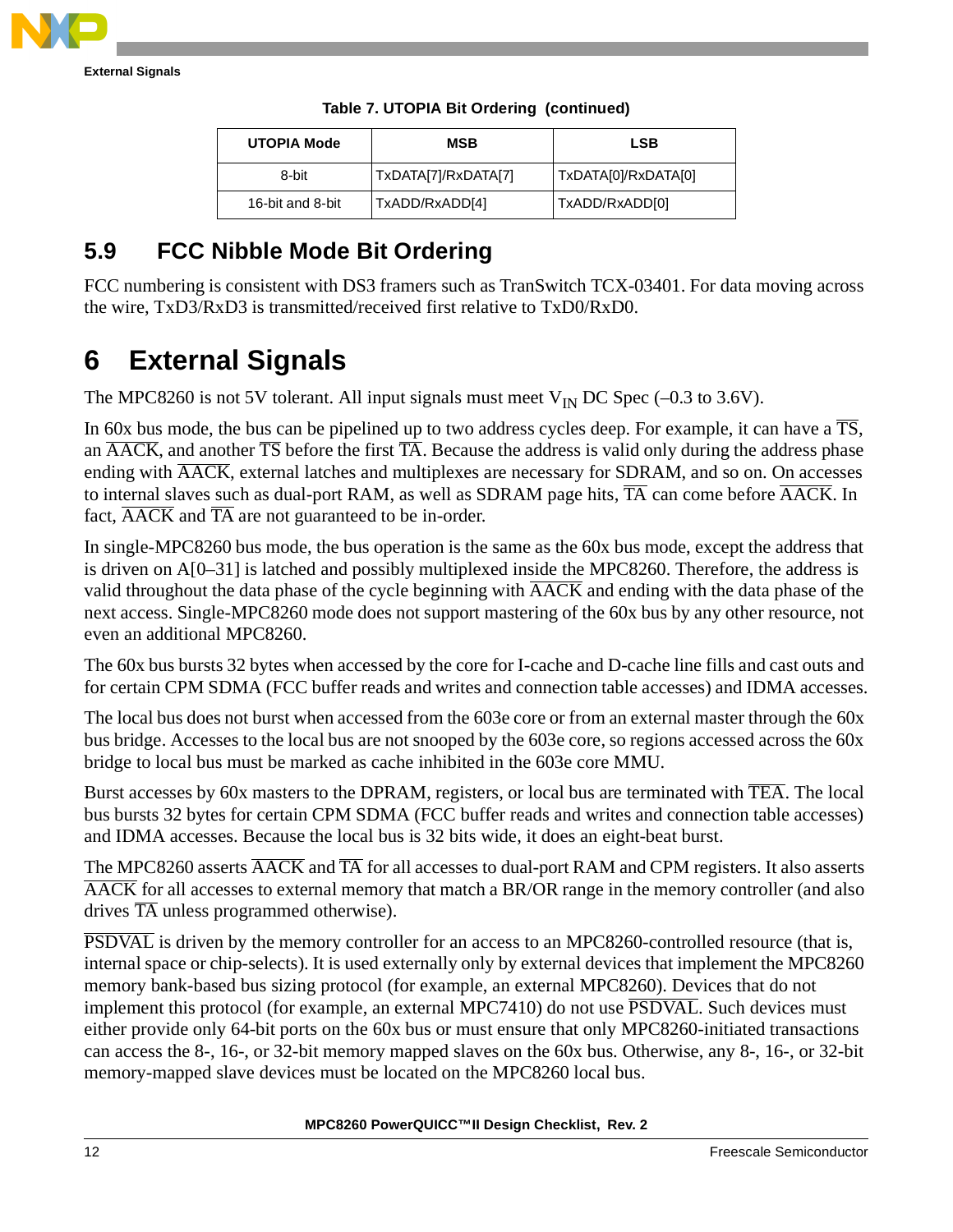

TBEN defaults to enabled when this function is not selected in the SIUMCR. This results in an interrupt to  $0x0000-0900$  or  $0xFFF0-0900$  every five minutes (343.6 seconds at 50 MHz), as the time base register initializes to 0x FFFF\_FFFF.

 $\overline{PWE[0:7]}$  and  $\overline{LWE[0:3]}$  should be used to control the R/W lines of memories, due to timing flexibility. For buffer direction control,  $\overline{BCTL0/1}$  and  $\overline{LWR}$  signals should be used.

# **7 Memory and Cache**

This section discusses design considerations for the MPC8260 associated memories and caches.

## **7.1 Memory, DRAM, External Master**

If an external master device accesses DRAM, the burst address pins, BADDR[27–31], on the MPC8260 should be connected directly to the multiplexer. This is necessary when the external master cannot drive the LSBs of the address bus with appropriate timing in burst accesses.

## **7.2 BADDR in 60x Mode**

In 60x-bus-compatible mode, the BADDR [27–31] pins must be used—not the standard address A[27–31] pins—to address memories when using the GPCM and UPM machines. The BADDR pins are necessary because 60x masters, including the internal 603e core, drive only the starting address on a burst and thus the address lines do not increment. The GPCM memory controller accesses the memory as single accesses. Both the GPCM and the UPM increment the BADDR lines to gather the bytes the 60x master requests.

At the system level, when 16-bit Flash memory and the L2 cache cannot be used together. Because the BADDR pins are multiplexed with the L2 cache control pins, only one set of functionality can be used at a time. One solution is to power up and use BADDR functionality to copy all code from Flash memory to 32-bit SDRAM and then reconfigure the pins for L2 cache operation and run code from SDRAM.

With the SDRAM machine, the BADDR lines must be used for SDRAM regions that are 8- or 16-bits wide. There is no SDRAM burst depth that matches the 32-byte burst the master initiates. Therefore, the SDRAM machine breaks the burst into four 8-beat bursts for the 8-bit case or two 8-beat bursts for the 16-bit case.

In Single MPC8260 mode, the memory controllers drive the address lines for small port sizes and increments for bursts. Therefore, the BADDR pins are not needed in this mode.

UPM differences from the MPC860 include changed polarity of GTA bit and a different array programming algorithm (need to perform dummy read to memory to complete command in MCMR).

# **7.3 Bank Selects Versus Address Lines**

In single-MPC8260 mode, the BNKSEL lines should be used to interface to SDRAM, thus supporting different SDRAM densities without requiring board wiring changes. Also, using the BNKSEL lines and setting the BCR(EAV) bit allows logic analyzers to view the unmultiplexed address of the access. One exception is for external instrumentation that requires the use of the TC lines that are multiplexed with the BNKSEL lines for program trace (not required for standard COP debugging).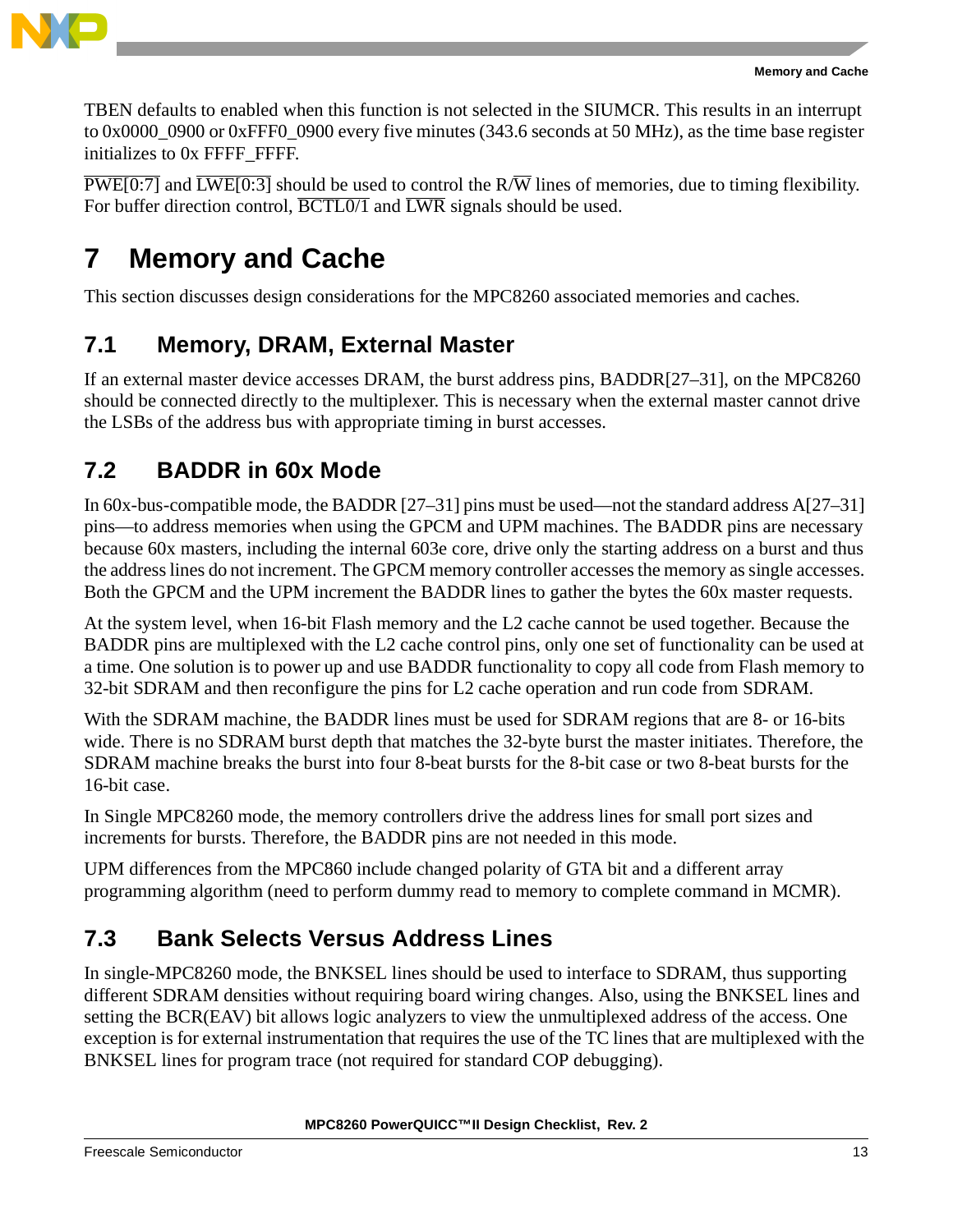

**COP/JTAG Interface**

## **7.4 Page Versus Bank Interleaving**

Page interleaving is the preferred method for connecting to SDRAM. Bank interleaving generally offers lower performance than page interleaving and is included for compatibility with designs using this mode before page interleaving became available.

# **7.5 Data Cache Flush**

The MPC8260 cannot traverse and flush all the data cache lines without the effective address of each line that is cached (*dcbf* requires an effective address and the cache functions in the HID0 do not include a flush operation). The suggestion is to write an assembly subroutine to accomplish this.

# <span id="page-13-2"></span>**8 COP/JTAG Interface**

The MPC8260 implements a common on-chip processor (COP) function, a feature common to all Freescale processors that implement the PowerPC architecture except the MPC8xx family. This feature allows internal access to scan chains for debug purposes and also provides a serial connection to the core for emulator support. Adding a COP connection adds little or no cost to the system but adds significant advantages during early system development. The COP interface is implemented using a standard 16-pin header with the pinout, as shown in [Figure 5.](#page-13-0)

| <b>TDO</b>    | ● 1              | $2$ $\bullet$  | QACK        |
|---------------|------------------|----------------|-------------|
| <b>TDI</b>    | $\bullet$ 3      | $\overline{4}$ | <b>TRST</b> |
| QREQ          | $\blacksquare$ 5 | 6              | V3.3        |
| <b>TCK</b>    | ● 7              | 8              | N.C.        |
| <b>TMS</b>    | -9               | 10             | N.C.        |
| <b>SRESET</b> | 11               | 12<br>o        | <b>GND</b>  |
| <b>HRESET</b> | -13              | 14             | "KEY"       |
| CKSTP_OUT     | -15              | 16             | <b>GND</b>  |
|               |                  |                |             |

**Figure 5. 16-Pin Header for COP/JTAG Interface**

<span id="page-13-0"></span>The COP interface connects through the JTAG port on the MPC8260 with additional status monitoring signals. [Table 8](#page-13-1) shows the pin definitions and recommendations.

<span id="page-13-1"></span>

| <b>Pins</b>    | <b>Connection</b> | <b>Description</b> | <b>Recommendations</b>                                                                                           |
|----------------|-------------------|--------------------|------------------------------------------------------------------------------------------------------------------|
|                | TDO               | Test Data Out      | None                                                                                                             |
| $\overline{2}$ | QACK              |                    | Quiescent Acknowledgement   QACK is not brought out of the G2 core. Leave unconnected or<br>tie directly to GND. |
| l 3            | TDI               | Test Data In       | Add 10K pull-up to $VDDH = 3.3V$ .                                                                               |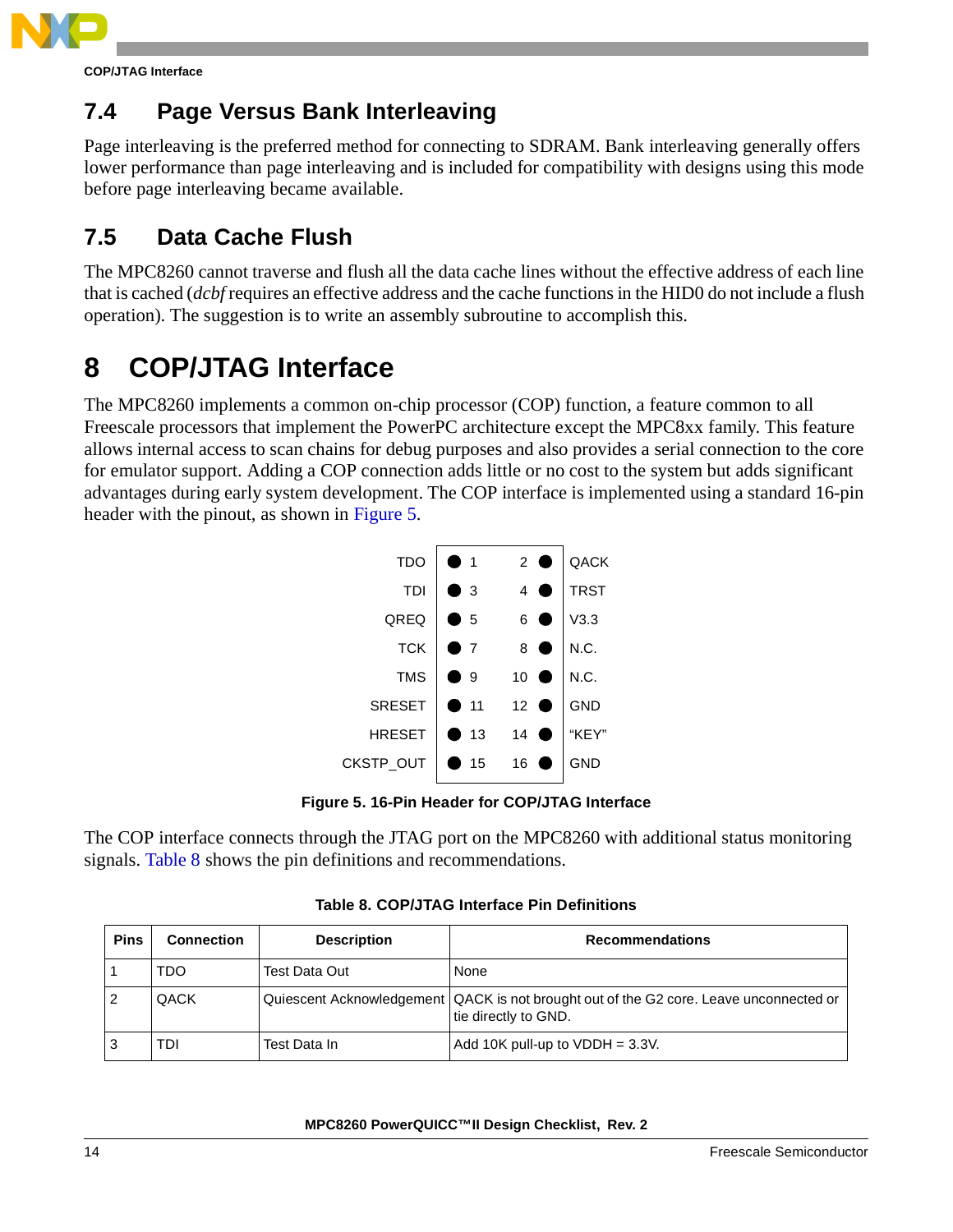| <b>Pins</b>     | <b>Connection</b> | <b>Description</b>       | <b>Recommendations</b>                                                                                                 |
|-----------------|-------------------|--------------------------|------------------------------------------------------------------------------------------------------------------------|
| $\overline{4}$  | <b>TRST</b>       | <b>Test Reset</b>        | Connect to MPC8260 TRST signal. TRST and PORESET<br>should be tied to VDDH via a $2K\Omega$ external pull-up resistor. |
| $5\overline{5}$ | QREQ              | <b>Quiescent Request</b> | May be optionally connected to MPC8260 QREQ signal. Add<br>10K pull-up to $VDDH = 3.3V$ in all cases.                  |
| $6\overline{6}$ | V3.3              | I/O Power Supply         | Connect to MPC8260 I/O Voltage VDDH through a 1K current<br>limiting resistor                                          |
| $\overline{7}$  | <b>TCK</b>        | <b>Test Clock</b>        | Add 10K pull-up to $VDDH = 3.3V$ .                                                                                     |
| 8,10            | N.C.              | No Connect               | Leave unconnected.                                                                                                     |
| 9               | <b>TMS</b>        | Test Mode Select         | Add 10K pull-up to $VDDH = 3.3V$ .                                                                                     |
| 11              | <b>SRESET</b>     | Soft Reset               | Connect to the SRESET and HRESET signals on the MPC8260                                                                |
| 13              | <b>HRESET</b>     | <b>Hard Reset</b>        | using open circuit gates. Refer to Section 8.1, "Merging Reset<br>Signals"                                             |
| 14              | "KEY"             | <b>Mechanical Keying</b> | Pin should be removed.                                                                                                 |
| 15              | CKSTP_OUT         | <b>Check Stop Output</b> | Add 10K pull-up to $VDDH = 3.3V$ .                                                                                     |
| 12,<br>16       | <b>GND</b>        | System Ground Plane      | Connect to digital ground.                                                                                             |

**Table 8. COP/JTAG Interface Pin Definitions (continued)**

### <span id="page-14-0"></span>**8.1 Merging Reset Signals**

The COP interface requires the ability to assert  $\overline{HRESET}$  or  $\overline{TRST}$  independently to control the processor. If the target system has multiple independent reset sources, such as voltage monitors, watchdog timers, low voltage detectors, or manual push-button switches that can cause a system reset, the reset signals on the COP header must be merged into these signals with logic. Attempts to wire these reset signals together damage the COP or target system. The arrangement in [Figure 6](#page-14-1) allows the COP to assert **HRESET** or TRST independently while ensuring that the target system can drive HRESET as well. Both TRST and PORESET should be tied to VDDH via a 2K external pull-up resistor. If COP is attached, it is responsible for driving TRST when needed.



**Figure 6. COP Merging Reset Signals**

<span id="page-14-1"></span>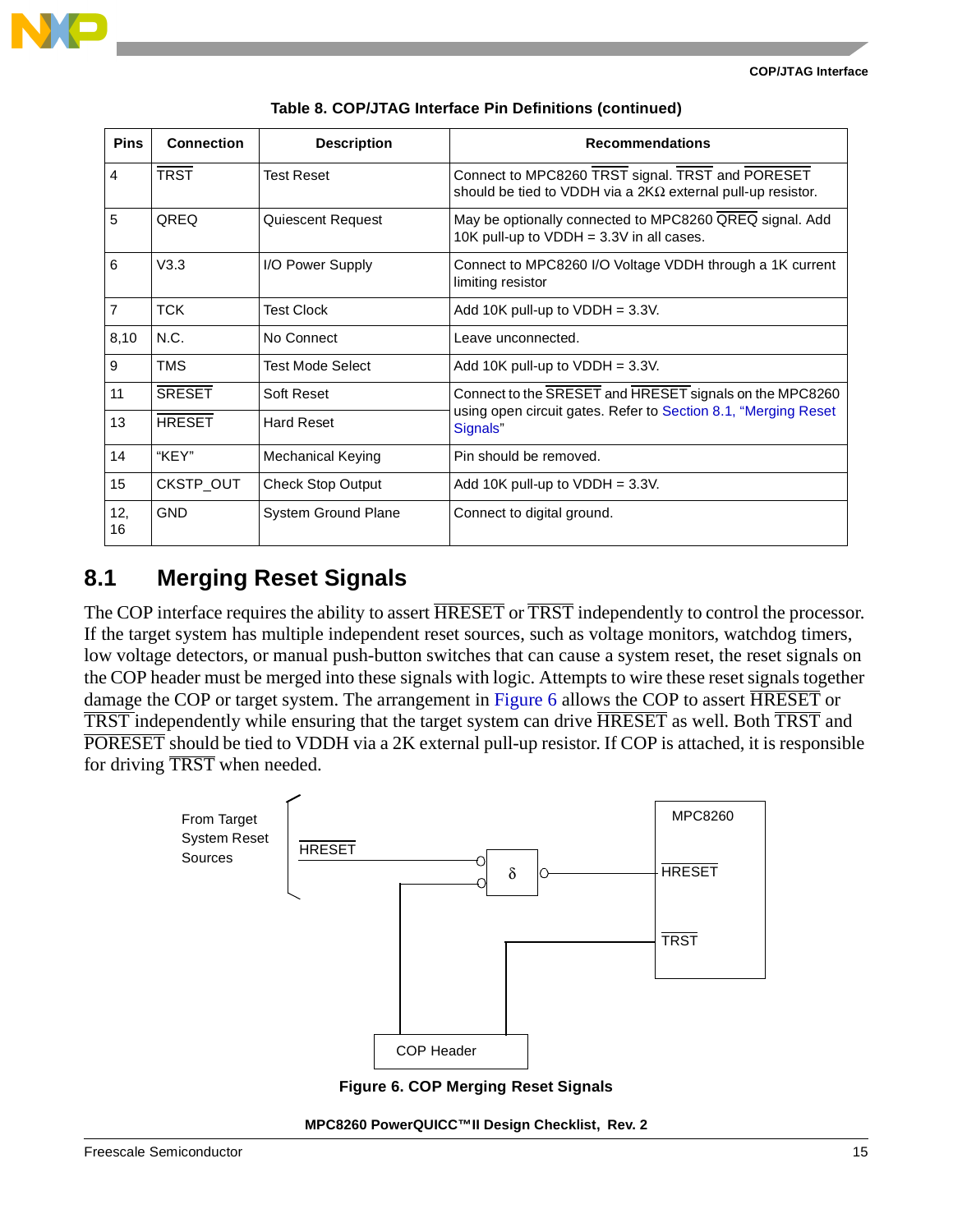

**Signal States and Terminations**

## **8.2 Nonscan Chain Operation**

In nonscan chain operation, the TCK input does not include an internal pull-up resistor, so a 10K pull-up resistor to  $+3.3V$  or  $V_{\text{DDH}}$  should be connected to TCK. To ensure that the scan chain test logic is kept transparent to the system logic, the TAP controller should be forced into a test-logic-reset state. This automatically occurs within the MPC8260 because TRST and PORESET are connected together internally. A 10K pull-up resistor to 3.3V or VDDH should be connected to TMS and it should not change state. This ensures that the TAP controller does not leave the test-logic-reset state.

# **9 Signal States and Terminations**

This section summarizes the connections and special conditions (such as pullups or pulldowns required) that may be needed for Freescale integrated communications processors. The states of all signals during HRESET along with their recommended terminations are listed in [Table 9.](#page-16-0) If a connection to a specific signal is not named, it may be one of the following terms:

- $x-xy\Omega$  VDDH A pullup resistor to the VDDH power supply, with a value between xx and yy  $\Omega$ . The choice of value is selected on the basis of system requirements such as noise immunity and the ability to share pullups.
- $x-x-y\Omega$  GND A pull-down resistor to the ground power connection, with a value between xx and yy  $\Omega$ . Again, the designer can specify the value.
- "open" The signal should be left unconnected.
- "as needed" The system mainly determines the connection. It generally connects to the system controller logic, whether from Freescale or one of several third-parties who make such logic. If not designated, a pullup should be between  $1K-10K\Omega$  VDDH and a pull-down between  $100-1K\Omega$ GND.

Unused inputs should be tied high or low, but not left floating. Unused inputs can be tied directly to GND, but a pullup is recommended if tied high (generally, any unused inputs are tied to GND or VDDH through a resistor for board testing purposes).

The following signals are active during the reset configuration period of  $\overline{HRESET}$ : A[0–31],  $\overline{BCTLO}$ , BCTL1,  $D[(0-63]$ , CS0, POE, and BADDRx. All signals can be three-stated by asserting TRIS or using JTAG commands. Input-only signals (for example, PORESET) or signals configured in an input-only mode (for example,  $\overline{IRQx}$ ,  $\overline{EXT\_BRx}$ ) do not require pullups/pulldowns if they are actively driven. However, the more conservative pullups are recommended in [Table 9](#page-16-0). Designers should exercise discretion. The hard reset signal states do not include the states during reset configuration. During the period that PORESET is asserted, configurable signals have their default configuration (and therefore are Hi-Z). During the period of reset configuration, configurable signals still have their default configuration, and certain memory controller signals  $(A[0-31], \overline{BCTL0}, \overline{BCTL1}, D[0-63], \overline{CS0}, \overline{POE}, BADDRx)$  operate to perform the reset configuration function.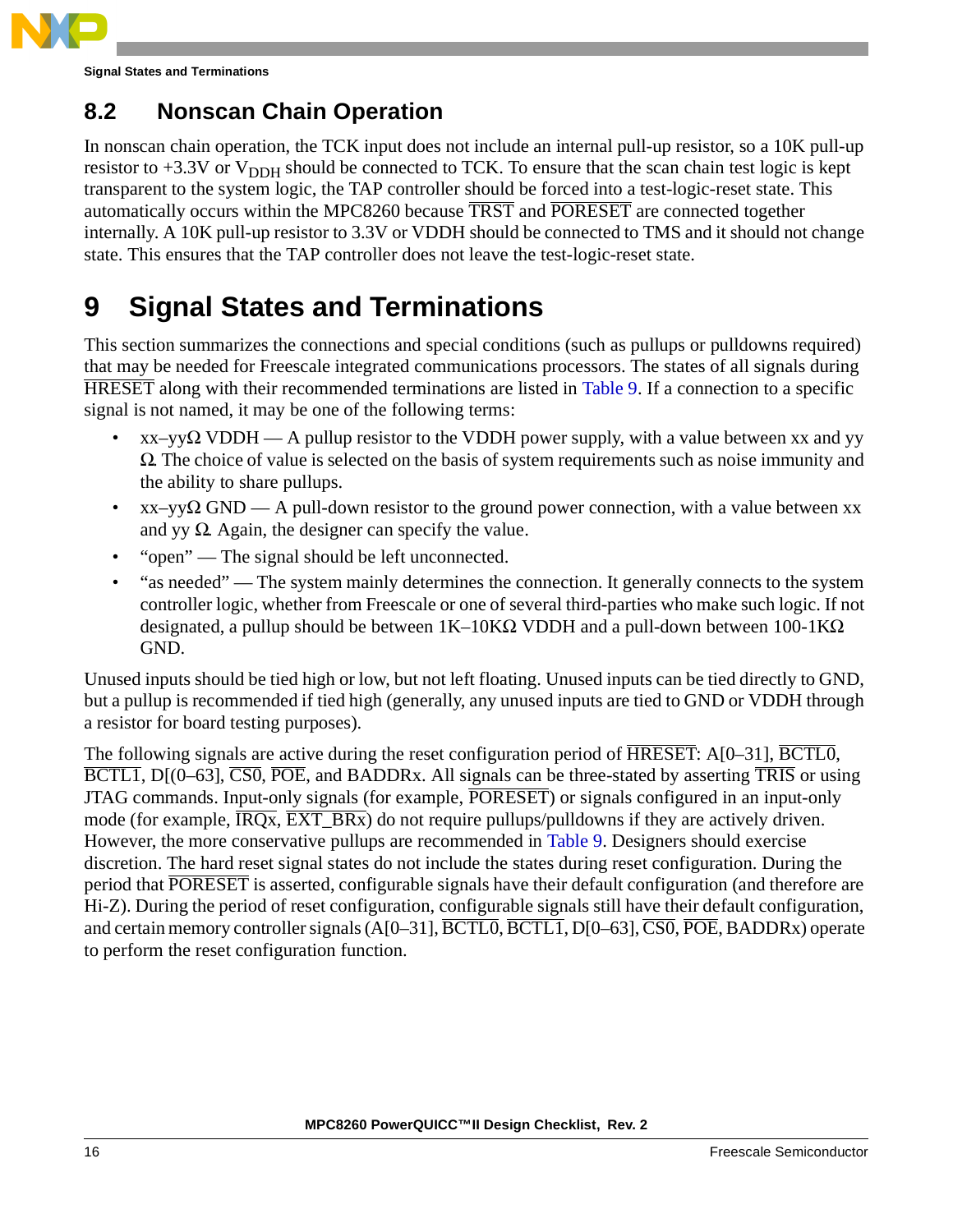

<span id="page-16-0"></span>

|                                      |                       | <b>State at</b>                       | <b>Connection</b>   |                     |                                                                                                                                                                                                      |
|--------------------------------------|-----------------------|---------------------------------------|---------------------|---------------------|------------------------------------------------------------------------------------------------------------------------------------------------------------------------------------------------------|
| Signal                               | Function <sup>1</sup> | <b>Hard Reset</b>                     | if used             | if not used         | <b>Notes</b>                                                                                                                                                                                         |
| <b>BR</b>                            | $\overline{B}$        | Hi-Z, EARB=0<br>High, EARB=1          |                     | 1K-10KΩ VDDH        | Pullup if EARB=0                                                                                                                                                                                     |
| BG                                   | B                     | High, EARB=0<br>Hi-Z, EARB=1          |                     | 1K-10KΩ VDDH        | Pullup if EARB=1                                                                                                                                                                                     |
| ABB/IRQ2                             | В                     | $Hi-Z$                                |                     | $1$ Κ-10ΚΩ VDDH     | Pullup                                                                                                                                                                                               |
| TS                                   | $\sf B$               | $Hi-Z$                                |                     | $1$ Κ-10ΚΩ VDDH     | Pullup                                                                                                                                                                                               |
| $A[0-31]$                            | В                     | Low                                   | as needed           | open                | No requirement                                                                                                                                                                                       |
| TT[0-4]                              | $\sf B$               | $Hi-Z$                                |                     | 1K-10KΩ VDDH        | Pullup                                                                                                                                                                                               |
| <b>TBST</b>                          | В                     | $Hi-Z$                                |                     | $1$ Κ-10ΚΩ VDDH     | Pullup                                                                                                                                                                                               |
| TSIZ[0-3]                            | B                     | $Hi-Z$                                | as needed           | open                | TSIZ bus may be pulled up or down.<br>Pull-down TSIZ0 (100Ω) if external<br>master exists, else no requirement.                                                                                      |
| <b>AACK</b>                          | $\sf B$               | $Hi-Z$                                | $1K-10K\Omega$ VDDH |                     | Pullup                                                                                                                                                                                               |
| <b>ARTRY</b>                         | $\sf B$               | Hi-Z                                  | $1$ Κ-10ΚΩ VDDH     |                     | Pullup                                                                                                                                                                                               |
| <b>DBG</b>                           | $\overline{B}$        | High, EARB=0<br>Hi-Z, EARB=1          | $1K-10K\Omega$ VDDH |                     | Pullup                                                                                                                                                                                               |
| DBB/IRQ3                             | B                     | $Hi-Z$                                |                     | $1K-10K\Omega$ VDDH | Pullup                                                                                                                                                                                               |
| $D[0-63]$                            | B                     | $Hi-Z$                                | as needed           | open                | No requirement. However, in some design<br>examples, including Scout, 10K<br>pulldowns are used on the 60x and local<br>data buses. This aspect of the<br>implementation is left up to the designer. |
| DP0/RSRV/EXT_BR2                     | B                     | High,<br>$DPPC=10$<br>Hi-Z, Otherwise | as needed           | open                | Pullup if used as EXT_BR2                                                                                                                                                                            |
| IRQ1/DP1/EXT BG2                     | B                     | High, DPPC=11<br>Hi-Z, Otherwise      | as needed           | open                | Pullup if used as IRQ1                                                                                                                                                                               |
| IRQ2/DP2/TLBISYNC/<br>EXT_DBG2       | B                     | High, DPPC=11<br>Hi-Z, Otherwise      | as needed           | open                | Pullup if used as IRQ2 or TLBISYNC                                                                                                                                                                   |
| IRQ3/DP3/CKSTP_OU<br>T/<br>EXT_BR3   | $\sf{B}$              | High,<br>$DPPC=10$<br>Hi-Z, Otherwise | as needed           | open                | Pullup if used as IRQ3 or EXT_BR3                                                                                                                                                                    |
| IRQ4/DP4/CORE_SRE<br>SET/<br>EXT_BG3 | B                     | High, DPPC=11<br>Hi-Z, Otherwise      | as needed           | open                | Pullup if used as IRQ4 or<br>CORE_SRESET                                                                                                                                                             |
| IRQ5/DP5/TBEN/EXT_<br>DBG3           | B                     | High, DPPC=11<br>Hi-Z, Otherwise      | as needed           | open                | Pullup if used as IRQ5; set as desired if<br>used as TBEN                                                                                                                                            |

|  |  |  |  | Table 9. Signal States and Recommended Termination |  |
|--|--|--|--|----------------------------------------------------|--|
|--|--|--|--|----------------------------------------------------|--|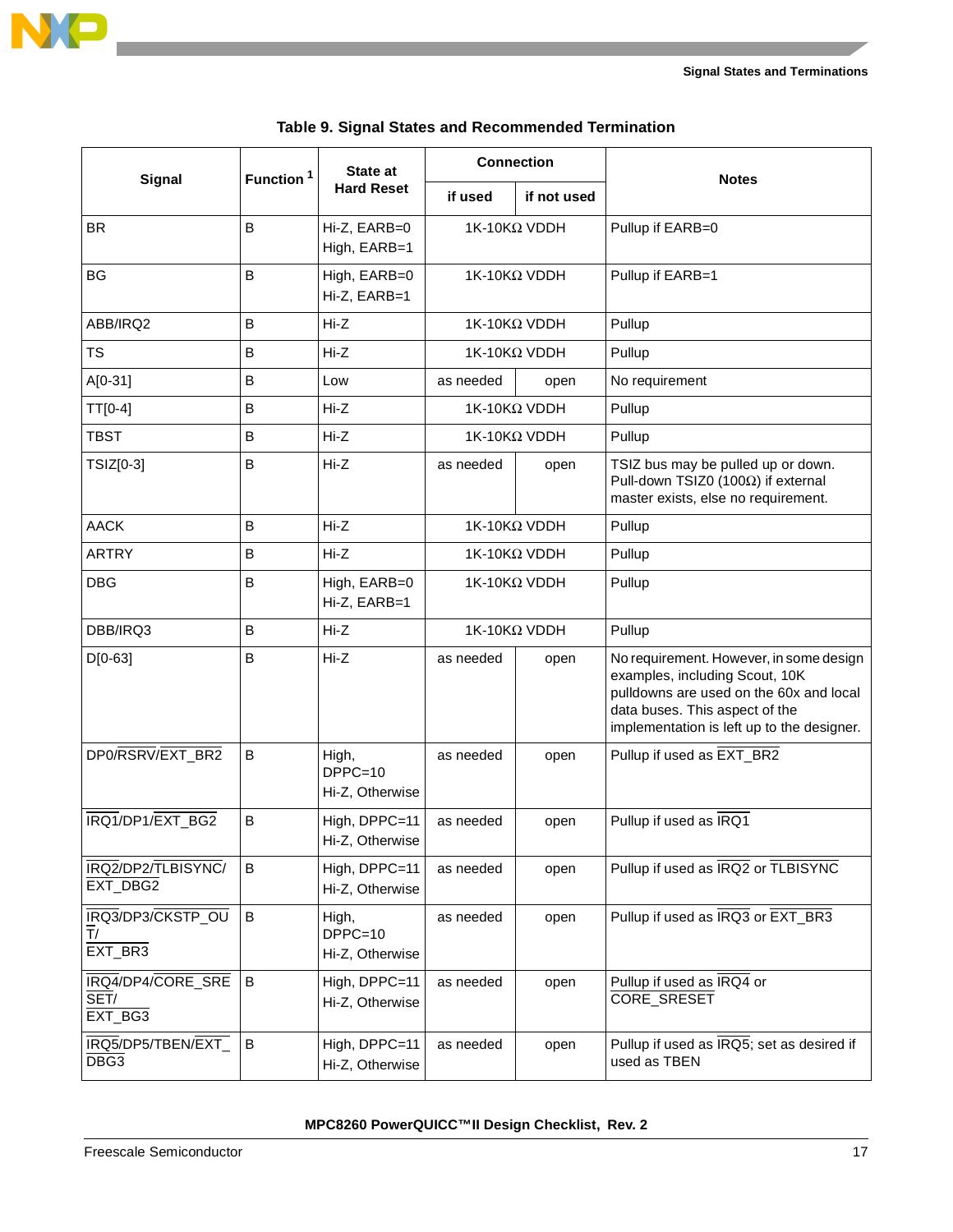

|                                         | Function <sup>1</sup> | <b>State at</b>                          | <b>Connection</b> |                     | <b>Notes</b>           |
|-----------------------------------------|-----------------------|------------------------------------------|-------------------|---------------------|------------------------|
| Signal                                  |                       | <b>Hard Reset</b>                        | if used           | if not used         |                        |
| IRQ6/DP6/CSE0                           | B                     | High,<br>$DPPC=10$<br>Hi-Z, Otherwise    | as needed         | open                | Pullup if used as IRQ6 |
| IRQ7/DP7/CSE1                           | B                     | High,<br>$DPPC=10$<br>Hi-Z, Otherwise    | as needed         | open                | Pullup if used as IRQ7 |
| <b>PSDVAL</b>                           | B                     | $Hi-Z$                                   |                   | $1K-10K\Omega$ VDDH | Pullup                 |
| TA                                      | B                     | $Hi-Z$                                   |                   | $1K-10K\Omega$ VDDH | Pullup                 |
| <b>TEA</b>                              | OD                    | $Hi-Z$                                   |                   | $1K-10K\Omega$ VDDH | Pullup                 |
| GBL/IRQ1                                | В                     | $Hi-Z$                                   |                   | $1K-10K\Omega$ VDDH | Pullup                 |
| CI/BADDR29/IRQ2                         | В                     | Hi-Z,<br>$L2CPC=01$<br>Low, Otherwise    | as needed         | open                | Pullup if used as IRQ2 |
| WT/BADDR30/IRQ3                         | B                     | Hi-Z,<br>$L2CPC=01$<br>Low, Otherwise    | as needed         | open                | Pullup if used as IRQ3 |
| L2_HIT/IRQ4                             | L                     | $Hi-Z$                                   |                   | $1K-10K\Omega$ VDDH | Pullup                 |
| CPU_BG/BADDR31/IR<br>Q <sub>5</sub>     | B                     | Hi-Z,<br>$L2CPC=01$<br>Low, Otherwise    | as needed         | open                | Pullup if used as IRQ5 |
| CPU_DBG                                 | $\mathsf O$           | High                                     | as needed         | open                | no requirement         |
| CPU_BR                                  | O                     | Hi-Z, then High                          | as needed         | open                | no requirement         |
| CS[0-9]                                 | O                     | High                                     | as needed         | open                | no requirement         |
| CS10/BCTL1                              | B                     | Hi-Z,<br>CS10PC=10<br>High,<br>Otherwise | as needed         | open                | no requirement         |
| CS11/AP0                                | B                     | High, APPC=x0<br>Hi-Z, Otherwise         | as needed         | open                | no requirement         |
| BADDR[27-28]                            | $\circ$               | Low                                      | as needed         | open                | no requirement         |
| <b>ALE</b>                              | O                     | High                                     | as needed         | open                | no requirement         |
| BCTL0                                   | O                     | Low                                      | as needed         | open                | no requirement         |
| PWE[0-7]/PSDDQM[0-7<br>$ /$ PBS $[0-7]$ | $\mathsf O$           | High                                     | as needed         | open                | no requirement         |
| PSDA10/PGPL0                            | $\mathsf O$           | High                                     | as needed         | open                | no requirement         |
| PSDWE/PGPL1                             | O                     | High                                     | as needed         | open                | no requirement         |
| POE/PSDRAS/PGPL2                        | O                     | High                                     | as needed         | open                | no requirement         |

**Table 9. Signal States and Recommended Termination (continued)**

**MPC8260 PowerQUICC™II Design Checklist, Rev. 2**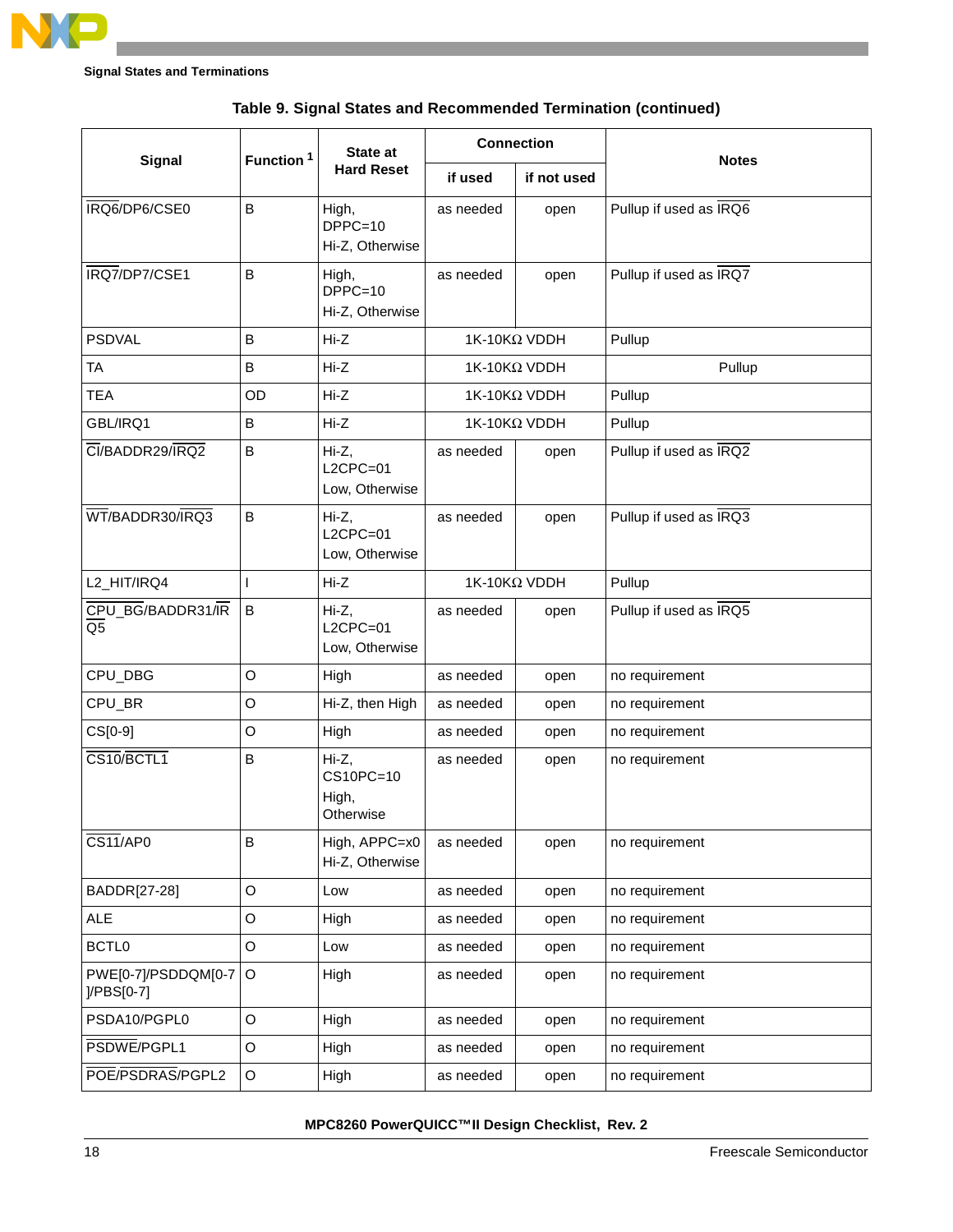

-

**Signal States and Terminations**

| Table 9. Signal States and Recommended Termination (continued) |  |
|----------------------------------------------------------------|--|
|----------------------------------------------------------------|--|

|                                                                   | Function <sup>1</sup> | <b>State at</b>   | <b>Connection</b> |             |                                    |
|-------------------------------------------------------------------|-----------------------|-------------------|-------------------|-------------|------------------------------------|
| <b>Signal</b>                                                     |                       | <b>Hard Reset</b> | if used           | if not used | <b>Notes</b>                       |
| PSDCAS/PGPL3                                                      | O                     | High              | as needed         | open        | no requirement                     |
| PGTA/PUPMWAIT/PGP<br>L4/PPBS                                      | B                     | $Hi-Z$            | as needed         | open        | Pullup if used as PUPMWAIT or PGTA |
| PSDAMUX/PGPL5                                                     | $\circ$               | Low               | as needed         | open        | no requirement                     |
| LWE[0-3]/LSDDQM[0-3]<br>/LBS[0-3]/<br>$PCI_CFG[0-3]$ <sup>2</sup> | $\circ$               | High              | as needed         | open        | no requirement                     |
| LSDA10/LGPL0/PCI_M<br>ODCKH <sub>02</sub>                         | O                     | High              | as needed         | open        | no requirement                     |
| LSDWE/LGPL1/PCI_M<br>ODCKH1 <sup>2</sup>                          | O                     | High              | as needed         | open        | no requirement                     |
| LOE/LSDRAS/LGPL2/<br>PCI_MODCKH2 <sup>2</sup>                     | $\circ$               | High              | as needed         | open        | no requirement                     |
| LSDCAS/LGPL3/PCI<br>MODCKH3 <sup>2</sup>                          | $\circ$               | High              | as needed         | open        | no requirement                     |
| LGTA/LUPMWAIT/LGP<br>L4/LPBS                                      | B                     | $Hi-Z$            | as needed         | open        | Pullup if used as LUPMWAIT or LGTA |
| LGPL5/LSDAMUX <sup>3</sup> /PCI<br>MODCK <sup>2</sup>             | $\circ$               | Low               | as needed         | open        | no requirement                     |
| <b>LWR</b>                                                        | O                     | High              | as needed         | open        | no requirement                     |
| L $A14/PAR2$                                                      | B                     | Low               | as needed         | open        | no requirement                     |
| L A15/FRAME <sup>2</sup> /SMI                                     | B                     | Low               | as needed         | open        | no requirement                     |
| L A16/TRDY <sup>2</sup>                                           | B                     | Low               | as needed         | open        | no requirement                     |
| L_A17/IRDY <sup>2</sup> /CKSTP<br><b>OUT</b>                      | B                     | Low               | as needed         | open        | no requirement                     |
| $L_A18/STOP2$                                                     | B                     | Low               | as needed         | open        | no requirement                     |
| L_A19/DEVSEL <sup>2</sup>                                         | В                     | Low               | as needed         | open        | no requirement                     |
| $L_A20/1DSEL^2$                                                   | В                     | Low               | as needed         | open        | no requirement                     |
| L A21/ $\overline{PERR}^2$                                        | B                     | Low               | as needed         | open        | no requirement                     |
| L_A22/SERR <sup>2</sup>                                           | B                     | Low               | as needed         | open        | no requirement                     |
| $L_A23/REQ0^2$                                                    | В                     | Low               | as needed         | open        | no requirement                     |
| L_A24/REQ1 <sup>2</sup> /HSEJS<br>$W^2$                           | B                     | Low               | as needed         | open        | no requirement                     |
| L_A25/GNT0 <sup>2</sup>                                           | $\mathsf O$           | Low               | as needed         | open        | no requirement                     |
| L_A26/GNT1 <sup>2</sup> /HSLED <sup>2</sup>                       | $\mathsf O$           | Low               | as needed         | open        | no requirement                     |
| L A27/GNT2 <sup>2</sup> /<br>HSENUM <sup>2</sup>                  | $\mathsf O$           | Low               | as needed         | open        | no requirement                     |

**MPC8260 PowerQUICC™II Design Checklist, Rev. 2**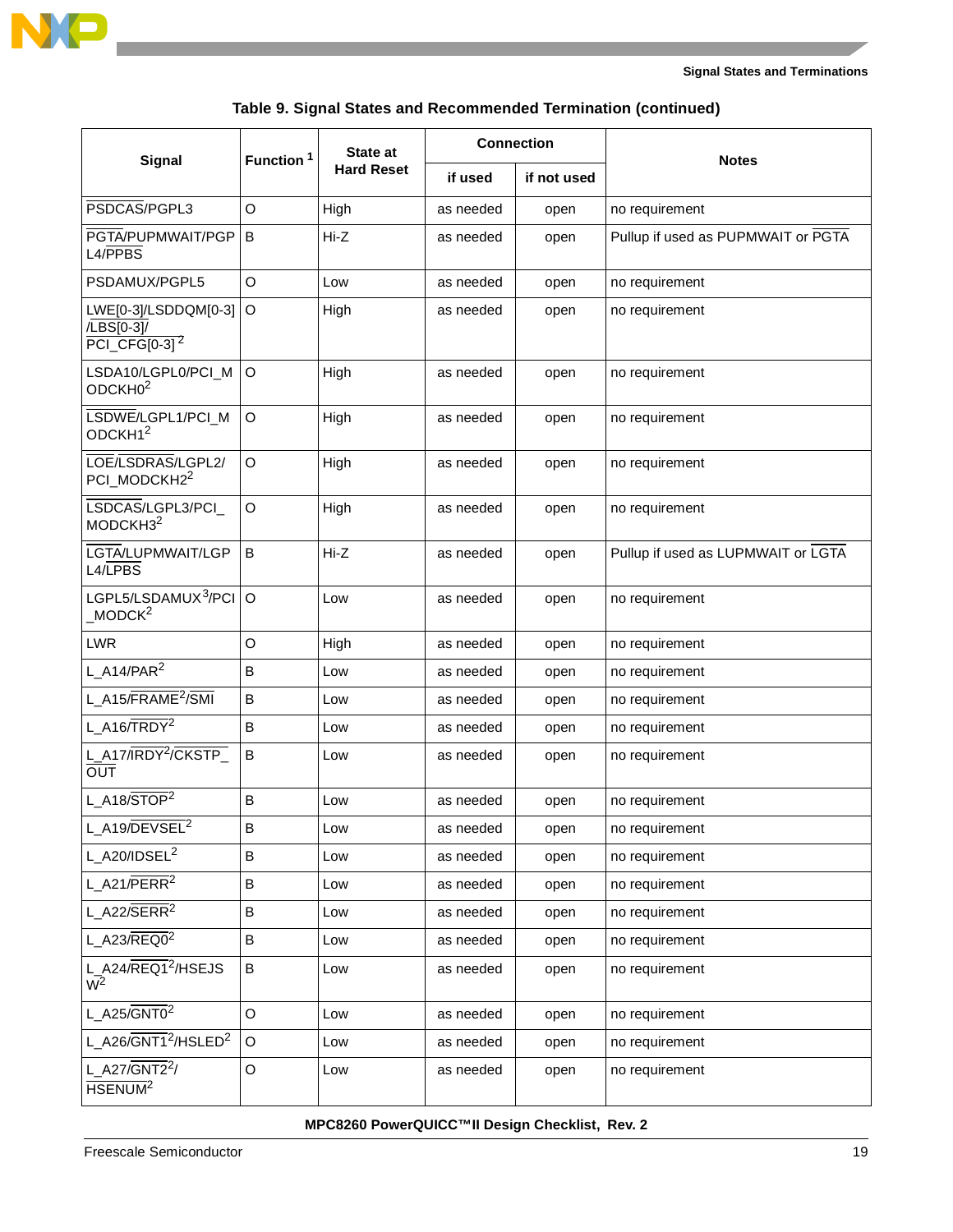

|                                         | Function <sup>1</sup> | State at                                                    | <b>Connection</b>                                                                                         |                     |                                                                                                                                                                                                                                                                                                                                                                                                                     |
|-----------------------------------------|-----------------------|-------------------------------------------------------------|-----------------------------------------------------------------------------------------------------------|---------------------|---------------------------------------------------------------------------------------------------------------------------------------------------------------------------------------------------------------------------------------------------------------------------------------------------------------------------------------------------------------------------------------------------------------------|
| Signal                                  |                       | <b>Hard Reset</b>                                           | if used                                                                                                   | if not used         | <b>Notes</b>                                                                                                                                                                                                                                                                                                                                                                                                        |
| L_A28/RST <sup>2</sup> /<br>CORE_SRESET | B                     | Low                                                         | as needed                                                                                                 | open                | no requirement                                                                                                                                                                                                                                                                                                                                                                                                      |
| L A29/INTA <sup>2</sup>                 | В                     | Low                                                         | as needed                                                                                                 | open                | no requirement                                                                                                                                                                                                                                                                                                                                                                                                      |
| $L_A30/REQ2^2$                          | O                     | Low                                                         | as needed                                                                                                 | open                | no requirement                                                                                                                                                                                                                                                                                                                                                                                                      |
| L A31/DLLOUT <sup>2</sup>               | B                     | Low                                                         | as needed                                                                                                 | open                | no requirement                                                                                                                                                                                                                                                                                                                                                                                                      |
| LCL_D[0-31]/AD[0-31] <sup>2</sup>       | В                     | $Hi-Z$                                                      | as needed                                                                                                 | open                | no requirement                                                                                                                                                                                                                                                                                                                                                                                                      |
| $LCL\_DP[0-3]/C[0-3]^2/$<br>$BE[0-3]2$  | B                     | $Hi-Z$                                                      | as needed                                                                                                 | open                | no requirement                                                                                                                                                                                                                                                                                                                                                                                                      |
| IRQ0/NMI_OUT                            | B                     | Hi-Z, CDIS=0<br>High, CDIS=1                                | as needed                                                                                                 | open                | Pullup if used as IRQ0                                                                                                                                                                                                                                                                                                                                                                                              |
| IRQ7/INT_OUT/APE                        | В                     | High, APPC=01<br>Otherwise:<br>Hi-Z, CDIS=0<br>High, CDIS=1 | as needed                                                                                                 | open                | Pullup if used as IRQ7                                                                                                                                                                                                                                                                                                                                                                                              |
| <b>TRST</b>                             |                       | Internal pullup                                             | Actively drive with<br><b>HRESET, logically</b><br>OR'ed with COP TRST,<br>if any.<br>100-1 $K\Omega$ GND |                     | TRST is internally connected to<br>PORESET and thus the JTAG TAP<br>controller is guaranteed to be in the<br>test-logic-reset state after each power up.<br>Therefore, it is not necessary to connect<br>TRST to PORESET through a gate or<br>diode to ensure that the JTAG TAP<br>controller is properly reset after each<br>power up, as was the case with the<br>MPC860. See Section 8, "COP/JTAG<br>Interface." |
| <b>TCK</b>                              | T                     | $Hi-Z$                                                      |                                                                                                           | 1K-10KΩ VDDH        | Pullup. Refer to Section 8, "COP/JTAG<br>Interface."                                                                                                                                                                                                                                                                                                                                                                |
| <b>TMS</b>                              |                       | Internal pullup                                             |                                                                                                           | $1$ Κ-10ΚΩ VDDH     | Pullup. Refer to Section 8, "COP/JTAG<br>Interface."                                                                                                                                                                                                                                                                                                                                                                |
| TDI                                     |                       | Internal pullup                                             |                                                                                                           | $1K-10K\Omega$ VDDH | Pullup. Refer to Section 8, "COP/JTAG<br>Interface."                                                                                                                                                                                                                                                                                                                                                                |
| <b>TDO</b>                              | O                     | Hi-Z                                                        | as needed                                                                                                 | open                | no requirement                                                                                                                                                                                                                                                                                                                                                                                                      |
| <b>TRIS</b>                             | L                     | Hi-Z                                                        |                                                                                                           | 1K-10KΩ VDDH        | Pull up                                                                                                                                                                                                                                                                                                                                                                                                             |
| <b>PORESET</b>                          | L                     | Hi-Z                                                        |                                                                                                           | 1K-10KΩ VDDH        | Pullup. Refer to Section 8, "COP/JTAG                                                                                                                                                                                                                                                                                                                                                                               |
| <b>HRESET</b>                           | OD                    | Low                                                         | 1K-10KΩ VDDH                                                                                              |                     | Interface."                                                                                                                                                                                                                                                                                                                                                                                                         |
| <b>SRESET</b>                           | OD                    | Low                                                         |                                                                                                           | 1K-10KΩ VDDH        |                                                                                                                                                                                                                                                                                                                                                                                                                     |
| QREQ                                    | O                     | Hi-Z, then High                                             |                                                                                                           | 1K-10KΩ VDDH        | Pullup. Refer to Section 8, "COP/JTAG<br>Interface."                                                                                                                                                                                                                                                                                                                                                                |

### **Table 9. Signal States and Recommended Termination (continued)**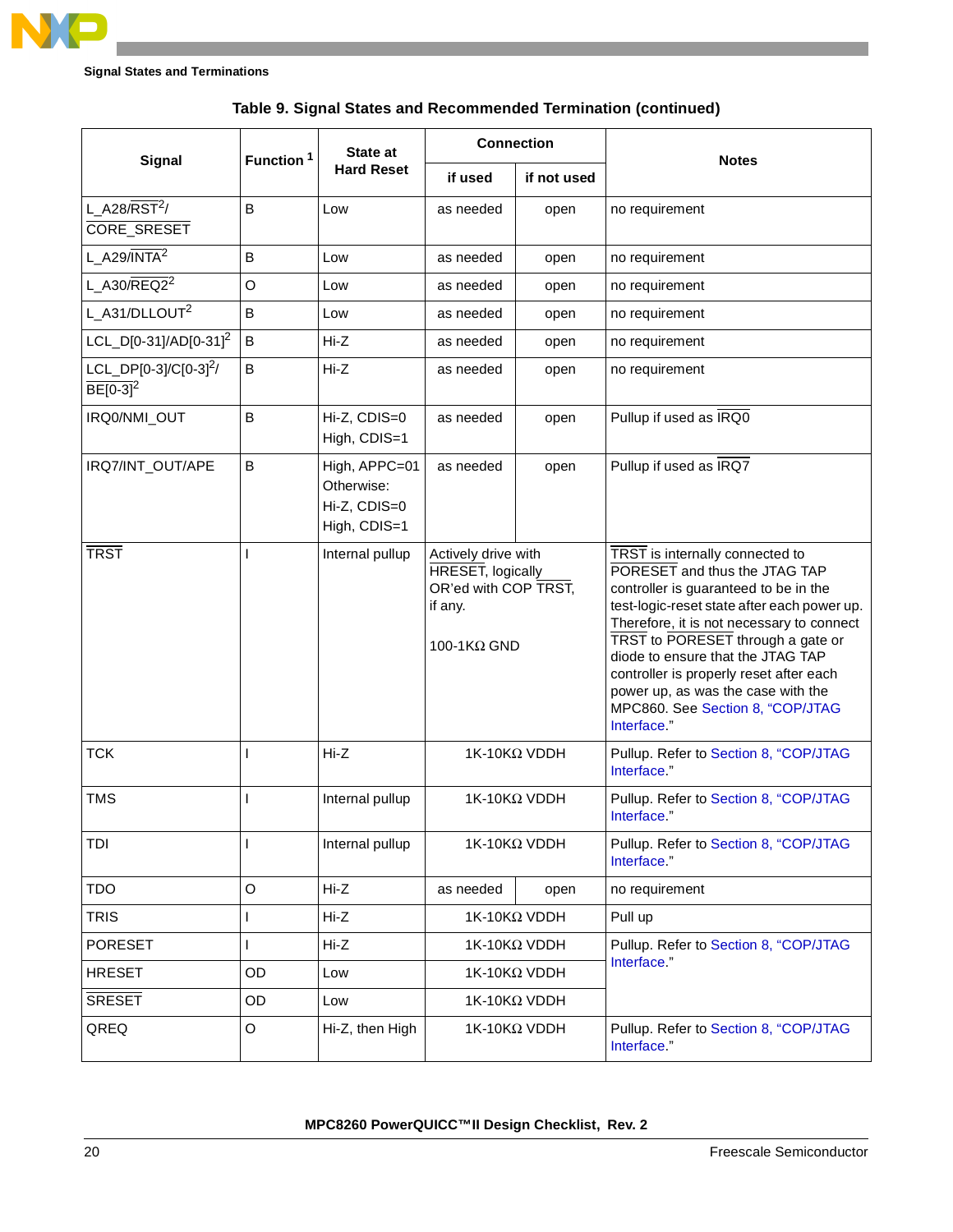

#### **Signal States and Terminations**

|                                           | Function <sup>1</sup> | State at          | <b>Connection</b>                                |             | <b>Notes</b>                                                                                                                                                                                                                                                                                                                                                                   |
|-------------------------------------------|-----------------------|-------------------|--------------------------------------------------|-------------|--------------------------------------------------------------------------------------------------------------------------------------------------------------------------------------------------------------------------------------------------------------------------------------------------------------------------------------------------------------------------------|
| Signal                                    |                       | <b>Hard Reset</b> | if used                                          | if not used |                                                                                                                                                                                                                                                                                                                                                                                |
| <b>RSTCONF</b>                            | L                     | $Hi-Z$            | As required<br>by reset<br>configuration<br>mode |             | RSTCONF can be tied to ground if the<br>Hard Reset Word is to be read from a boot<br>EPROM, and it is a Configuration Master.<br>If it is a Configuration Slave, the<br>RSTCONF should be connected to one of<br>the Master's seven most significant<br>address bits. Otherwise a 4.7K Ohm<br>pullup resistor to VDDH is recommended<br>to accept the default Hard Reset Word. |
| MODCK1/AP1/TC0/<br><b>BNKSEL0</b>         | B                     | Hi-Z              | as needed                                        |             | Pullup or pull-down per desired clock<br>configuration. Refer to the appropriate<br>hardware specification for settings.                                                                                                                                                                                                                                                       |
| MODCK2/AP2/TC1/<br><b>BNKSEL1</b>         | B                     | $Hi-Z$            | as needed                                        |             | Pullup or pull-down per desired clock<br>configuration. Refer to the appropriate<br>hardware specification for settings.                                                                                                                                                                                                                                                       |
| MODCK3/AP3/TC2/BN<br>KSEL <sub>2</sub>    | B                     | Hi-Z              | as needed                                        |             | Pullup or pull-down per desired clock<br>configuration. Refer to the appropriate<br>hardware specification for settings.                                                                                                                                                                                                                                                       |
| <b>XFC</b>                                | Analog                | Analog voltage    | analog<br>voltage                                |             | Provide appropriate XFC filter capacitor.                                                                                                                                                                                                                                                                                                                                      |
| CLKIN1                                    | L                     | $Hi-Z$            | as needed                                        |             | Provide appropriate clock                                                                                                                                                                                                                                                                                                                                                      |
| PA[0-31]                                  | B                     | $Hi-Z$            | as needed                                        | none        | The parallel port (Port A, B, C, D) pins on<br>the MPC8260 do not have internal<br>pull-ups or pulldowns. Unused parallel I/O<br>pins can be configured as outputs after<br>reset and left unconnected.                                                                                                                                                                        |
| PB[4-31]                                  | B                     | Hi-Z              | as needed                                        | none        | $\alpha$                                                                                                                                                                                                                                                                                                                                                                       |
| PC[0-31]                                  | B                     | Hi-Z              | as needed                                        | none        | $\alpha$                                                                                                                                                                                                                                                                                                                                                                       |
| PD[4-31]                                  | B                     | Hi-Z              | as needed                                        | none        | $\alpha$                                                                                                                                                                                                                                                                                                                                                                       |
| <b>VCCSYN</b>                             | Analog                |                   | filtered VDD                                     |             | Refer to Section 2.7, "PLL Power Supply<br>Filtering."                                                                                                                                                                                                                                                                                                                         |
| VCCSYN1                                   | Analog                |                   | filtered VDD                                     |             | Refer to Section 2.7, "PLL Power Supply<br>Filtering."                                                                                                                                                                                                                                                                                                                         |
| <b>GNDSYN</b>                             | Analog                |                   | filtered VDD                                     |             | Refer to Section 2.7, "PLL Power Supply<br>Filtering."                                                                                                                                                                                                                                                                                                                         |
| SPARE1/CLKIN2 <sup>2 (P</sup> in<br>AE11) | L                     | Hi-Z              | as needed                                        | none        | AE11 should be asserted if the PCI<br>function is desired. If PCI is not desired or<br>on non-PCI devices, AE11 should be<br>pulled down, but it can be left floating.                                                                                                                                                                                                         |
| SPARE4 (pin U5),<br>SPARE6 (pin V4)       | Undefined             | Undefined         |                                                  | none        | Tying SPAREs to ground using a resistor<br>is recommended, but they can be left<br>floating.                                                                                                                                                                                                                                                                                   |

**Table 9. Signal States and Recommended Termination (continued)**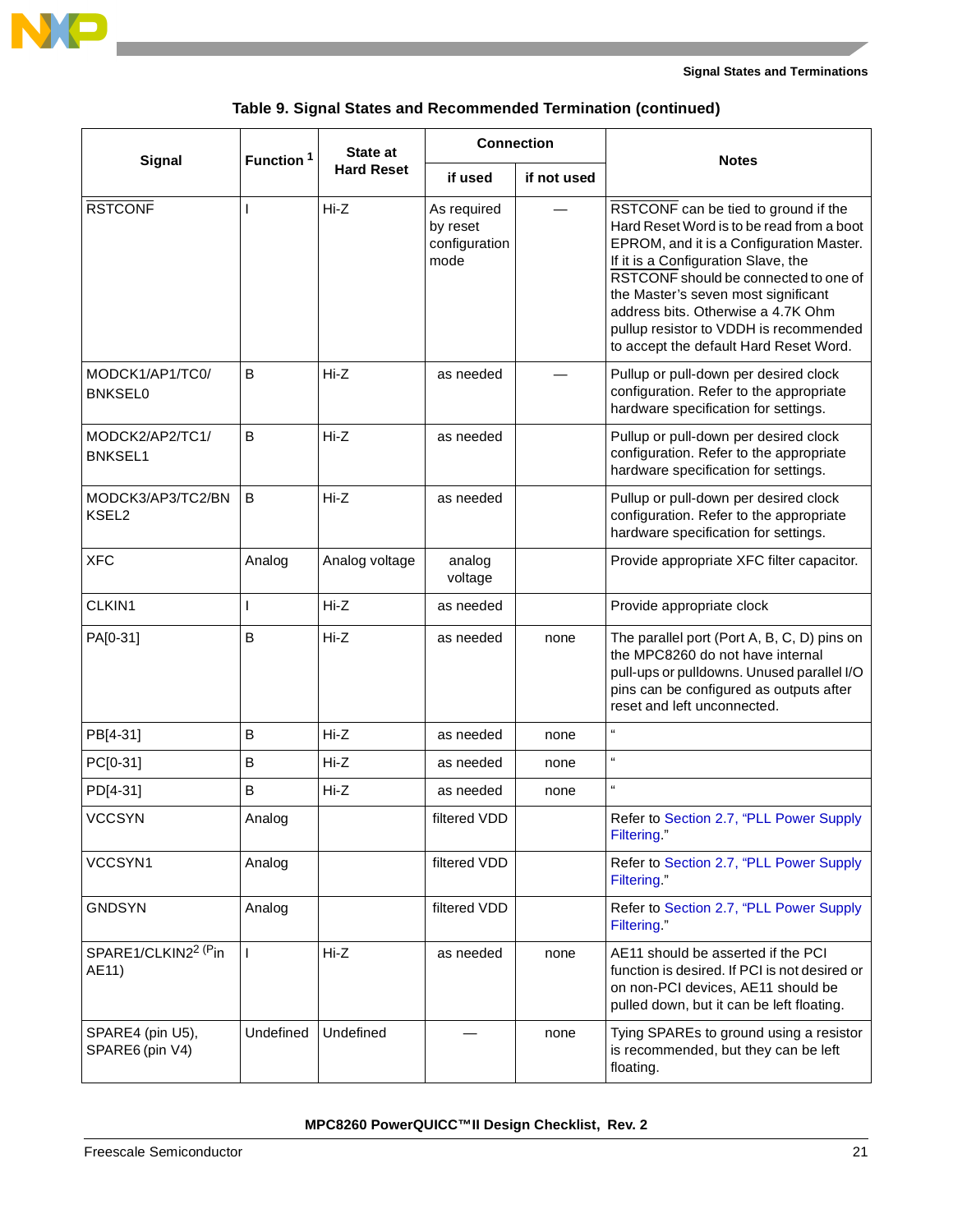

| Signal                                     | Function <sup>1</sup> | State at<br><b>Hard Reset</b> | <b>Connection</b> |                               | <b>Notes</b>                                                                                                                                                                                               |
|--------------------------------------------|-----------------------|-------------------------------|-------------------|-------------------------------|------------------------------------------------------------------------------------------------------------------------------------------------------------------------------------------------------------|
|                                            |                       |                               | if used           | if not used                   |                                                                                                                                                                                                            |
| SPARE5/PCI_MODE <sup>2</sup><br>(pin AF25) |                       | Hi-Z                          | as needed         | none                          | AF25 should be asserted if the PCI<br>function is desired. If PCI is not desired or<br>on non-PCI devices, this pin must be<br>pulled up or left floating.                                                 |
| THERMAL[0-1]                               | Thermal               | Thermal                       | as needed         | 100-1 $K\Omega$<br><b>GND</b> | These pins should be grounded in regular<br>system operation as they do not have<br>ESD protection. For information on how to<br>use these pins, refer to MPC8260<br>PowerQUICC II Thermal Resistor Guide. |

**Table 9. Signal States and Recommended Termination (continued)**

 $1 - 1 =$  input, O = output, B = bidirectional three-state, OD = open-drain. Most multi-function pins are bidirectional three-state. This does not imply that they are all shared signals—only that they may be used as inputs or outputs.

2 MPC8250A, MPC8265A, and MPC8266A only.

<sup>3</sup> Only on HiP3 Rev C.2 silicon and forward.

# <span id="page-21-0"></span>**10 References**

The reference documents listed in [Table 10](#page-21-1) are available at the web site listed on the back cover of this document. Visit the relevant product summary page or search by title or document ID.

<span id="page-21-1"></span>

| <b>Document Category</b>                   | <b>Document Title</b>                           | Document ID          |
|--------------------------------------------|-------------------------------------------------|----------------------|
| Data Sheet<br>(Hardware<br>Specifications) | MPC8260 (HiP3) Hardware Specifications          | MPC8260EC/D          |
|                                            | MPC826xA (HiP4) Family Hardware Specifications  | MPC8260AEC/D         |
|                                            | MPC8250 Hardware Specifications                 | MPC8250EC/D          |
|                                            | <b>MPC8255 Hardware Specifications</b>          | <b>MPC8255EC/D</b>   |
| Errata (device)                            | MPC826x Family Device Errata Reference          | MPC8260CE/D          |
|                                            | MPC8260/XPC8260A Family Device Errata Summary   | MPC82660CESUMM/<br>D |
|                                            | RAM Microcode Patches for MPC8260 Device Errata | MPC8260MC05          |
|                                            | XPC826xA Family Device Errata Reference         | XPC8260ACE/D         |

#### **Table 10. References**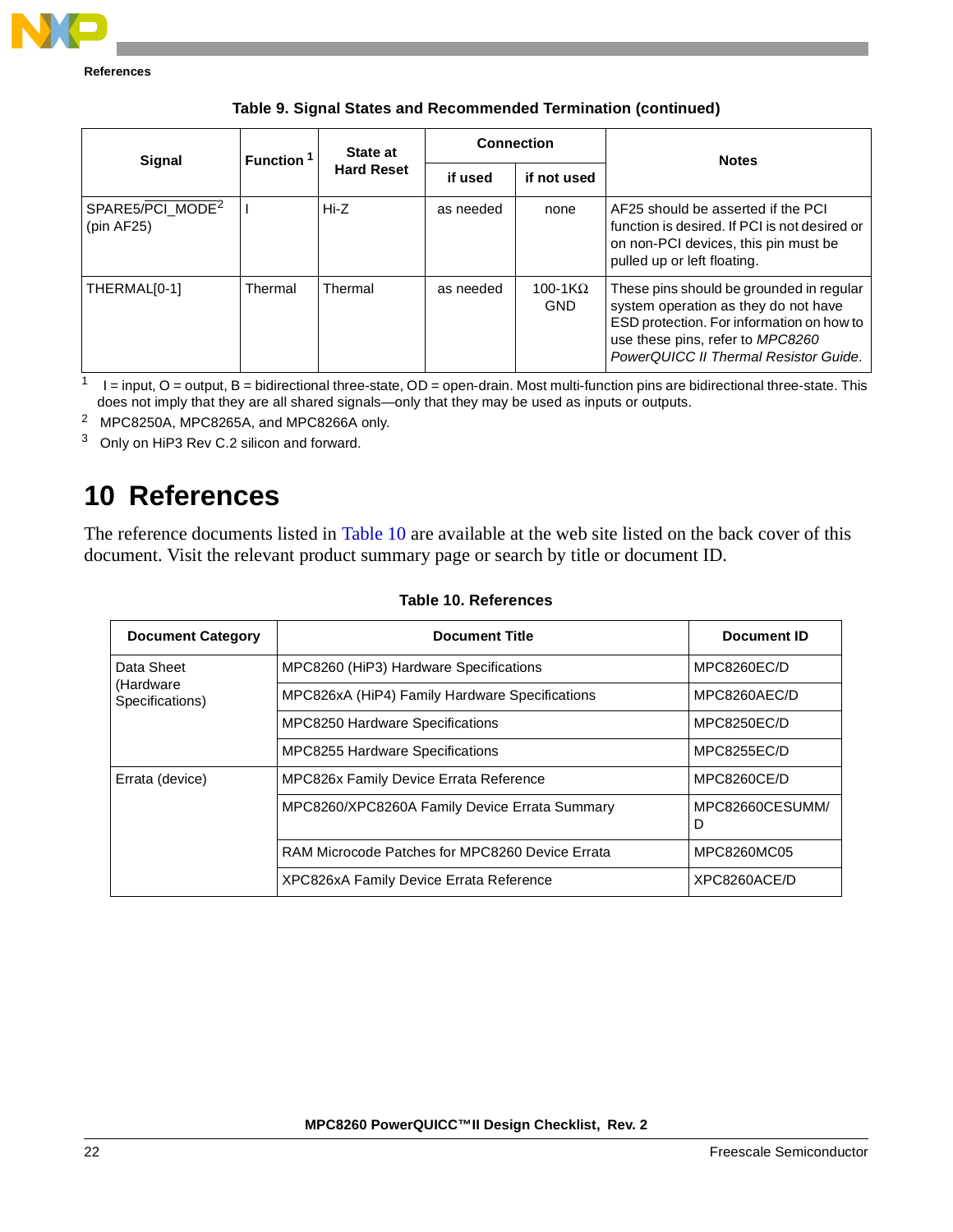

### **Table 10. References**

| <b>Document Category</b>                                                  | <b>Document Title</b>                                                              | Document ID     |
|---------------------------------------------------------------------------|------------------------------------------------------------------------------------|-----------------|
| Reference Manual<br>(User's Manuals,<br>Manual Errata.<br>Manual Addenda) | MPC8260 User's Manual                                                              | MPC8260UM/D     |
|                                                                           | MPC8260 User's Manual Errata                                                       | MPC8260UMAD/D   |
|                                                                           | MPC8260 HiP4 Supplement to the User's Manual                                       | MPC8260AUMAD/D  |
|                                                                           | <b>TC Layer Functional Specification:</b><br>Addendum to the MPC8260 User's Manual | MPC8264AUMAD/D  |
|                                                                           | PCI Bridge Functional Specification:<br>Addendum to the MPC8260 User's Manual      | MPC8265AUMAD/D  |
|                                                                           | IMA Functional Specification:<br>Addendum to the MPC8260 User's Manual             | MPC8266AUMAD/D  |
|                                                                           | MPC603e RISC Microprocessor User's Manual                                          | MPC603EUMAD/D   |
| <b>Application Notes</b>                                                  | Minimal MPC8260 PowerQUICC IITM System Configuration                               | AN1819/D        |
|                                                                           | Migration through PowerQUICC II™ Revisions<br>(MPC82xx/MPC82xxA)                   | AN2291/D        |
|                                                                           | Design Checklist for Freescale PowerPC ISA Processors                              | AN2077/D        |
|                                                                           | Instruction and Data Cache Locking on the G2 Processor Core                        | AN2129/D        |
|                                                                           | Excimer MPC603 Minimum System Reference Design                                     | AN1769/D        |
|                                                                           | <b>MPC8260 PowerQUICC II Thermal Resistor Guide</b>                                | AN2271/D        |
| <b>Schematics</b>                                                         | MPC8260 Example Schematics                                                         | MPC8260SCH1     |
| Reference Design                                                          | MPC8260-MPC750 Reference Design (The Scout)                                        | MPC8260RD4/SCH2 |

# **11 Revision History**

<span id="page-22-0"></span>[Table 11](#page-22-0) shows the revision history of this document.

| <b>Table 11. Revision History</b> |  |
|-----------------------------------|--|
|-----------------------------------|--|

| <b>Revision</b><br><b>Number</b> | <b>Changes</b>                                                                                                                                                                |
|----------------------------------|-------------------------------------------------------------------------------------------------------------------------------------------------------------------------------|
| 0                                | Initial release                                                                                                                                                               |
|                                  | • Added technical notes to document.<br>• Nontechnical reformatting                                                                                                           |
| 1.1                              | • Document did not change. This note is to clarify the<br>Technical Notes added for Rev 1.<br>• For Rev. 1, Added 3 Notes below Section 4.1 Power-Up<br><b>Reset Circuit.</b> |
| 2                                | Corrected Figure 6 to show that TRST should be tired to<br>VDDH via a $2K\Omega$ external pullup resistor.                                                                    |